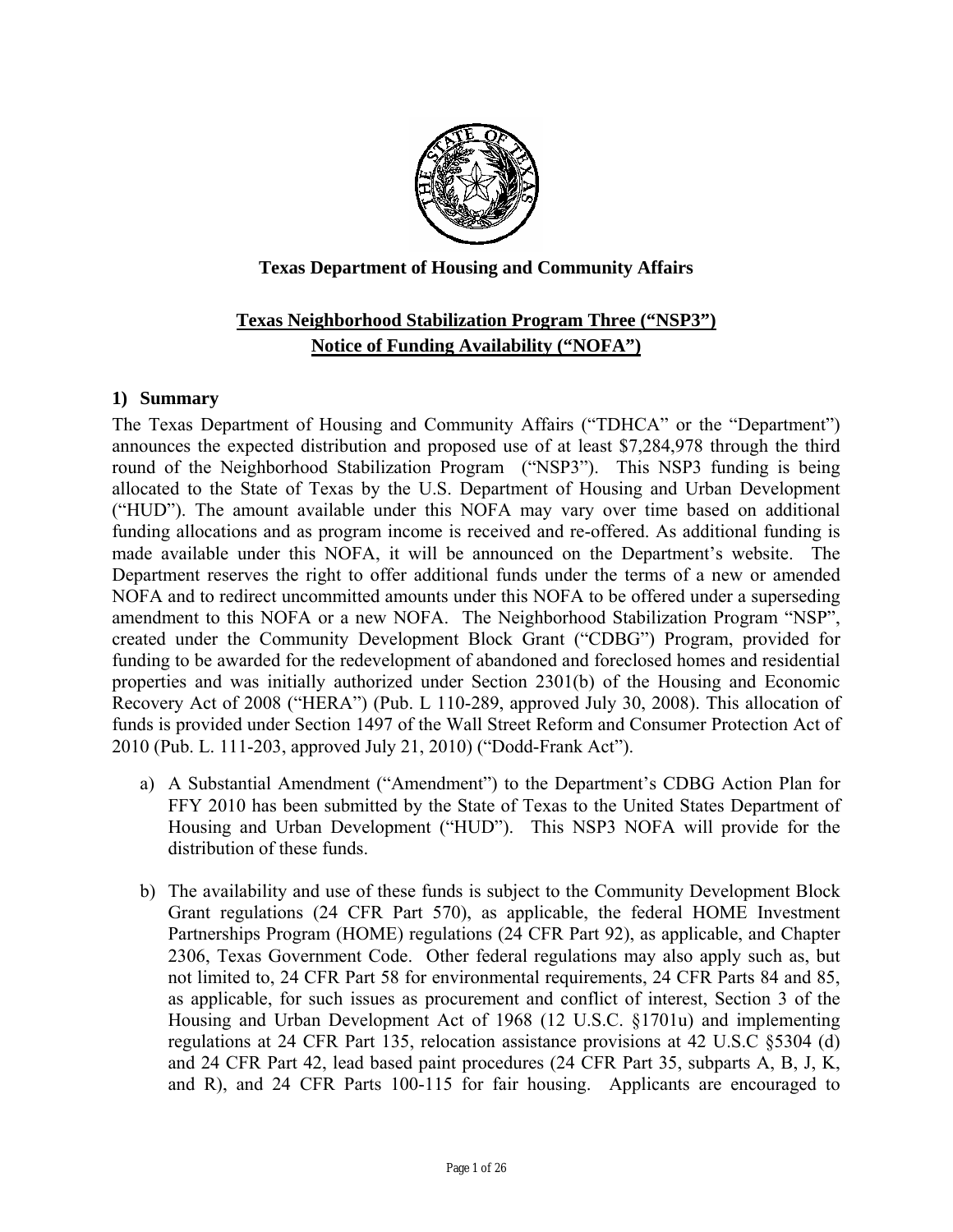familiarize themselves with all of the applicable state and federal rules and program guidelines that govern the program.

- c) NSP3 will be awarded independently of the Texas Neighborhood Stabilization Program Round One "NSP1", Texas Neighborhood Stabilization Program Re-Allocation "NSP-R", or Texas Neighborhood Stabilization Program Round One Program Income "NSP1- PI" awards. New applicants and current subgrantees in good standing that have met benchmarks in existing Texas NSP contracts are encouraged to apply for NSP3 funds. NSP3 funds may not be used to re-finance or replace Texas NSP1, Texas NSP-R, or NSP1-PI but may be used to complete Texas NSP1, Texas NSP-R, or Texas NSP1-PI projects in eligible target areas, if such projects are an eligible use under this NOFA.
- d) The Department reserves the right to change the provisions of this NOFA based on updated HUD or other Federal Notices or changes in state law.

### **2) Allocation of Texas NSP3 Funds**

TDHCA will coordinate activities in accordance with NSP guidelines, including the establishment of financing mechanisms for purchase and redevelopment of foreclosed homes and residential properties, purchase and rehabilitation of homes and residential properties that have been abandoned or foreclosed, and the redevelopment of demolished or vacant properties. Households directly assisted with NSP funds must be income eligible and be at or below 120% of the Area Median Family Income (AMFI), as defined by HUD or as otherwise restricted by this NOFA. To the extent that a development assisted with NSP3 funds is also assisted by one or more other programs, the development may be required to meet additional requirements imposed by those other programs.

### 3) **Definitions**

- a) As stipulated in the *Federal Register* Notices (**Dockets No. FR–5447–N–01, F-522-N-02, and FR-5321-N-03**) for NSP, there are certain terms used in HERA that are not used in the regular CDBG program. Certain terms may be used differently in HERA and in the Housing and Community Development Act of 1974, as amended. When in conflict, definitions published in the *Federal Register* (**Docket No. FR–5447–N–01, F-522-N-02, and FR-5321-N-03**) and any subsequent HUD or other Federal Errata Notice or changes in State law are controlling for Texas NSP.
- b) The Department will use local code to determine the definition of a blighted structure except that moral blight is not eligible. If there is no local definition, blighted structure shall mean that a structure exhibits objectively determinable signs of deterioration sufficient to constitute, in the Department's sole and reasonable judgment a likely threat to human health, safety, or the public welfare.

### **4) Limitations on Funds**

a) In order to avoid allocating small amounts of funding that would likely have no meaningful impact on stabilizing neighborhoods, the minimum award amount to an eligible entity cannot be less than \$500,000 in the initial application period and \$30,000 thereafter.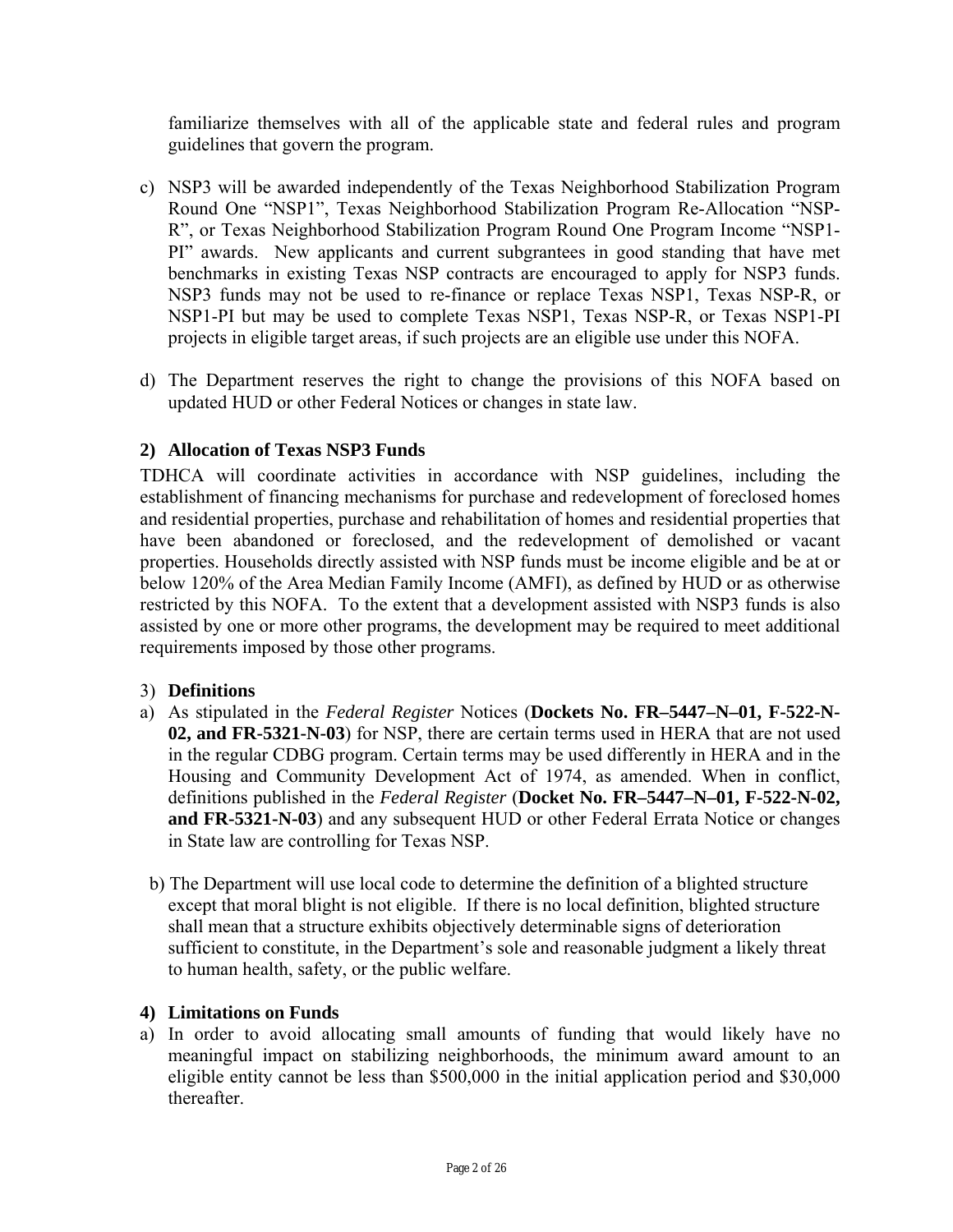- b) Department-authorized pre-award costs for predevelopment activities, including but not limited to legal, architectural, engineering, appraisal, surveying, environmental, and market study fees, may, at the sole discretion of the Department, be reimbursed if incurred before the effective date of a Contract so long as the costs are in accordance with 24 CFR §§570.205 and 206 and 24 CFR Part 58 and the limitations herein.
- c) Additional limitations as defined in HERA, Dodd-Frank, and HUD NSP Notices regarding purchases, rehabilitation, and sales of properties, will be strictly enforced.
- d) The Department may adjust additional contract management benchmarks to ensure the proportionate use of funds to meet the federal mandates regarding serving households earning not more than 50% of AMFI, discounts on acquisitions and timely use of funds, and other requirements, as applicable.

#### **5) Administrative and Activity Delivery/Soft Costs Limitations**

- a) Each applicant that is awarded NSP3 funds may also be eligible to receive funding for administrative costs. This term describes both administration and developer fees. Administration funds may be awarded to subrecipients only, and Developers may be awarded a developer fee only. No entity will receive both administration and developer fees. The award amount for the Administration or Developer Fee line item may be up to five percent (5%) of the contract amount for all activities. The Developer Fee must have a reasonable relationship to the value of the development services being performed and the development risks being assumed, and they may be reduced if, in the sole and reasonable judgment of the Department, such adjustments are necessary to prevent unduly enriching an entity. The administrator must use these funds in accordance with 24 CFR §§570.205 and 206, and Office of Management and Budget (OMB) Circulars A-87, A-122, A-102 and A-110, as applicable.
- b) Administrative costs for projects may not be drawn until loan closing, and then only up to 10% of the total administrative award to address administrative efforts incurred up to that point. Additional administrative draws are allowed in proportion to the direct project funds drawn on the contract. Developer fee draws may be further limited by underwriting conditions applied to the project.
- c) Activity Delivery costs are soft costs that are directly related to and incurred in carrying out activities for a specific housing unit or property. They are separate and distinct from general administrative costs, for which limits are stated herein. The Texas NSP limits Activity Delivery costs according to activity as specifically described in the program activity sections and as stated herein.
- d) Eligible Activity Delivery costs must be reasonable and consistent with industry norms. Specific eligible activities include, but are not limited to:
	- i.) preparation of work write-ups, work specifications, and cost estimates;
	- ii.) architectural, engineering or professional services required to prepare plans, drawings or specifications directly attributable to a particular project;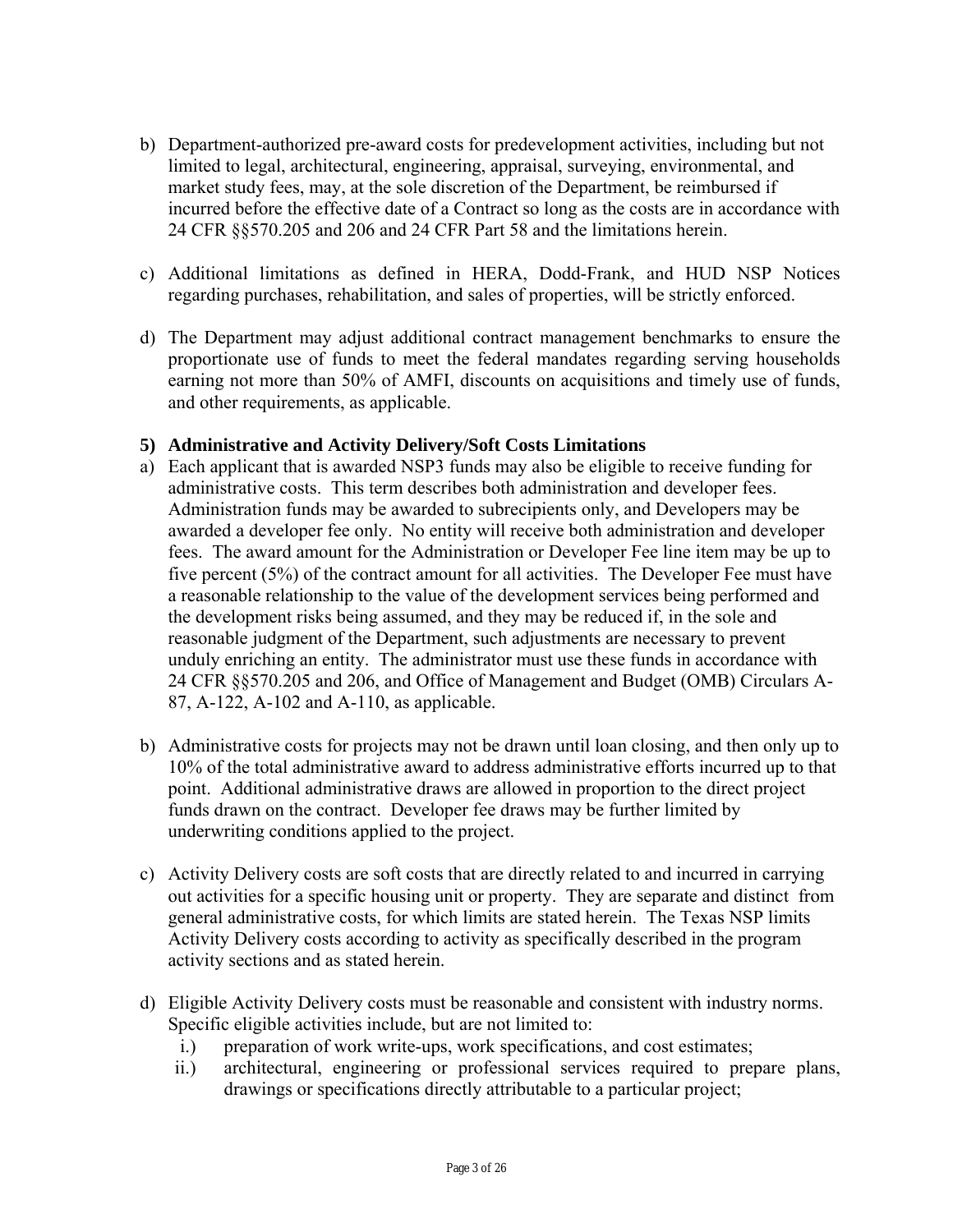- iii.) inspections for lead-based paint, asbestos, termites or septic systems;
- iv.) interim and final inspections by the construction inspector;
- v.) financing fees, credit reports, title binders and insurance;
- vi.) recordation fees, transaction taxes;
- vii.) legal and accounting fees;
- viii.) appraisal fees;
- ix.) architectural and engineering fees, including specifications and job progress inspections;
- x.) relocation costs;
- xi.) site specific environmental reviews;
- xii.) lead hazard evaluation and reduction costs; or
- xiii.) Other soft costs that are demonstrably necessary to the production of an identified NSP-eligible housing unit and that are approved in writing by the Department before the costs are expended.
- e) For all activities, Activity Delivery costs must be reasonable and consistent with industry norms and will be restricted to a percentage of the non-administrative NSP costs per housing unit or property. The related Activity Delivery costs maximum will be based on the activity in a range from 5% to no more than 20% of the non-administrative NSP costs (hard costs). Activity Delivery costs may not exceed the forgoing limits without prior written approval by the Department. Additionally, upon prior approval of the Department, further exceptions may be allowed in the case of Rehabilitation activities for lead-based paint hazard reduction, noise studies, and/or cost categories not identified in the Texas NSP3 NOFA.
- f) For multi-family projects, Activity Delivery costs for specific properties that are not ultimately acquired by the subgrantee may be reimbursed, with the permission of the Department, only if the project has received a favorable underwriting report. All other projects may be reimbursed, with the permission of the Department. Permission will not be given, if the applicant is not in good standing with TDHCA or under any Texas NSP contract. For all projects, costs for projects that are not completed must be reasonable and consistent with industry norms, and may not exceed 50% of the maximum Activity Delivery amount established in the contract budget for the related eligible activity.
- g) Subgrantees must certify and provide invoices or other documentation to support all costs, proving that the amount being reimbursed is for the actual amount of costs, including Administrative and Activity Delivery costs, and must provide documentation to support such costs.
- h) Eligible Costs are limited to those listed in 24 CFR §570, Subpart C, or as otherwise identified in the *Federal Register* Notices, subsequent notices, or as otherwise limited by state law. No duplicate reimbursement of costs is allowed. Costs may only be reimbursed as either a project Activity Delivery cost or Administrative cost but not both. Additionally, costs may only be reimbursed once per occurrence when providing both acquisition and construction assistance to the same Project or Activity.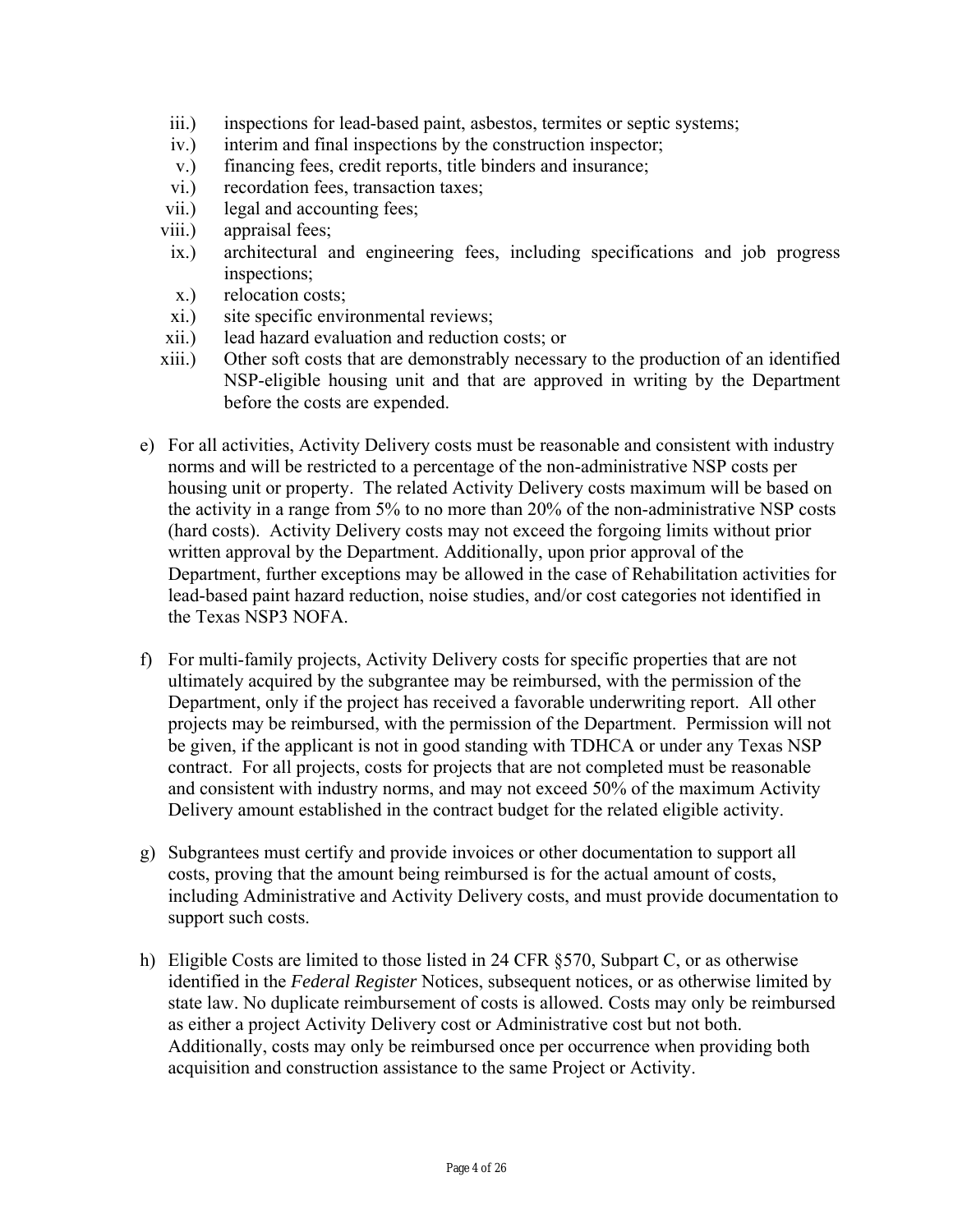# 6) **Eligible and Prohibited Activities.**

- CDBG-eligible activities. a) The use of NSP3 grant funds must constitute an eligible use under the Dodd-Frank Act, and this NOFA. Most of the activities eligible in NSP represent a subset of the eligible activities under 42 U.S.C. §5305(a). The NSP eligible uses must be correlated with
- b) Prohibited activities include, but are not limited to:

i) The direct payment of delinquent taxes, fees, or charges on properties to be assisted with NSP3 funds;

ii) The payment of any cost that is not eligible under 24 CFR §§570.201- 570.206; iii) Assistance to persons who owe payments identified by the Comptroller of Texas as relevant (including, but not limited to, child support, student loans, and delinquent taxes); or

iv) assistance to any household whose property is subject to tax liens and/or judgment liens in favor of the State of Texas.

c) No more than 10% of an award's non-administrative costs may be spent on demolition activities and non-blighted properties may not be demolished.

### **7) Eligible and Ineligible Applicants.**

- a) Eligible applicants for rental properties are nonprofit organizations as described in Section 501 (c)(3) or (c)(4) of the Internal Revenue Code. Eligible applicants for homebuyer properties are units of general local government (including public housing authorities), nonprofit organizations as described in Section 501(c)(3) or (c)(4) of the Internal Revenue Code, and Housing Finance Corporations authorized under the provisions of the Texas Housing Finance Corporation Act, Texas Government Code, Chapter 394.
- b) Subgrantees under Texas NSP1, Texas NSP-R, and Texas NSP1-PI must have successfully met all contract milestones and thresholds as of the date of application and be in material compliance with their contracts in order to be eligible to apply under this NOFA.
- c) The following violations will cause an Applicant and/or any Applications they have submitted to be ineligible:
	- i) The Applicant is an Administrator of a previously funded Contract for which Department funds have been partially or fully deobligated due to failure to meet contractual obligations during the 12 months prior to application submission date; an exception may be made at the discretion of the Department if the deobligation was voluntary, part of project close-out or the remainder was completed on a subsequent Contract;
	- ii) The Applicant has failed, (within the reasonable time allotted for response), to submit a response to provide an explanation, evidence of corrective action or a payment of disallowed costs or fees as a result of a monitoring review;
	- iii) The Applicant is delinquent on any loan payment or fee due to the Department on the date of the Application submission;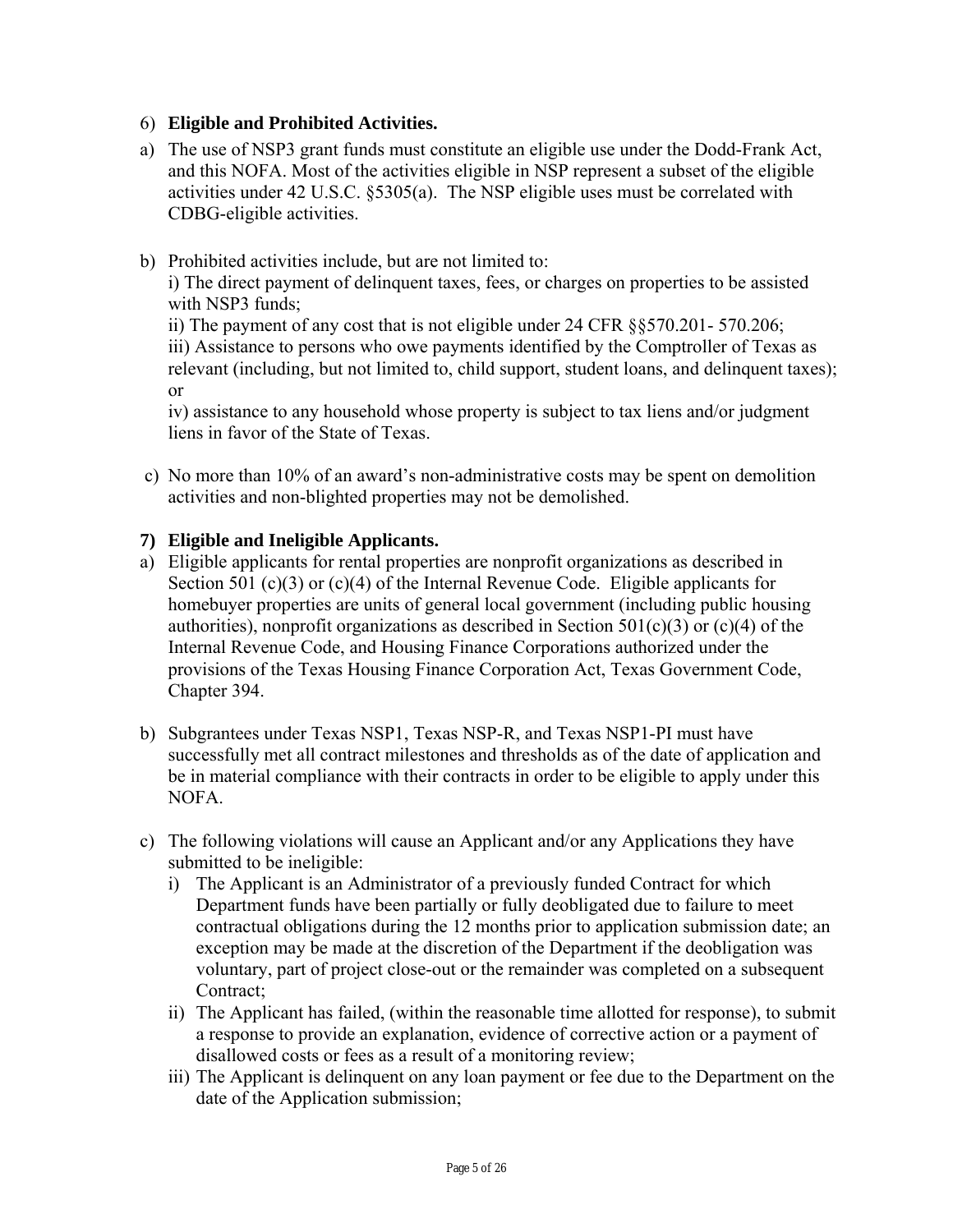- iv) The Applicant has been or is barred, suspended, or terminated from procurement in a state or federal program or listed in the List of Parties Excluded from Federal Procurement or Non-Procurement Programs or has otherwise been debarred by HUD or the Department;
- v) The Applicant has violated the State laws regarding ethics, including revolving door policy;
- vi) The Applicant has been convicted of a state or federal felony crime involving fraud, bribery, theft, misrepresentation of material fact, misappropriation of funds, or other similar criminal offenses within fifteen years preceding the Application deadline;
- vii)The Applicant at the time of Application submission is subject to the following for which proceedings have become final:
	- (a) an enforcement or disciplinary action under state or federal securities law or by the NASD;
	- (b) a federal tax lien; or
	- (c) is the subject of an active enforcement proceeding with any governmental entity.
- viii) The submitted Application has excessive omissions of documentation to substantiate the Selection Criteria or is so unclear, disjointed, or incomplete, as determined by the Department, that a thorough review cannot reasonably be performed. If an Application is determined ineligible pursuant to this section, the Application will be terminated without the opportunity for corrections of administrative deficiencies.
- ix) The Applicant or anyone that has controlling (51%) ownership interest in the development owner or developer that is active in the ownership or control of one or more other rent restricted rental housing properties in the state of Texas administered by the Department is in Material Noncompliance with the Land Use Restriction Agreement (LURA) (10 TAC §60.121); and
- x) Any Application that includes financial participation by a Person who, during the five-year period preceding the date of the bid or award, has been convicted of violating a federal law in connection with a contract awarded by the federal government for relief, recovery, or Reconstruction efforts as a result of Hurricanes Rita or Katrina or any other disaster occurring after September 25, 2005, or was assessed a federal civil or administrative penalty in relation to such a contract.

### **8) Program Activities**

### a) **General Requirements for all Activities**

i) **Income Targeting:** All NSP3 activities must benefit Low, Moderate and Middleincome households as defined in the NSP Notice  $(\leq 120\%$  of AMFI). All NSP funded rental activities must benefit households at less than or equal to 50% AMFI, unless prior approval is received from the Department.

### ii) **Program Income:**

1. Subrecipients shall not retain any Program Income (as defined at 24 CFR)  $\S 570.500(a)(1)$  but not including the exclusions found at 24 CFR  $\S 570.500(a)(4)$ ) of any kind however derived, including the retention of Program Income to fund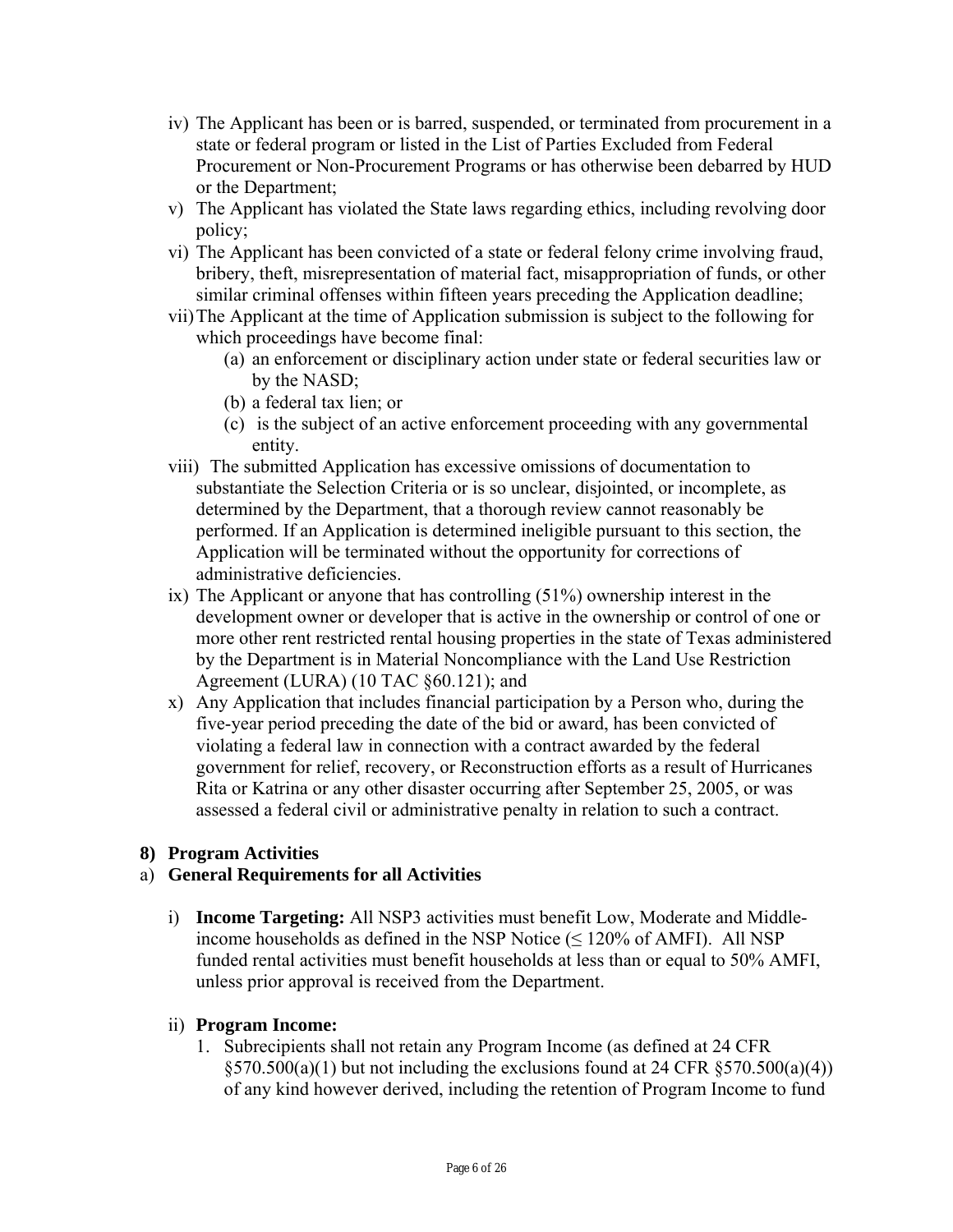other eligible Texas NSP activities. Any program income received from subrecipient activities utilizing Texas NSP3 funds must be returned to the Department within ten (10) business days. Revenue received by a private individual or other entity as a result of subrecipient activities involving NSP3 funds must also be returned to the Department within ten (10) business days. Unless otherwise stated herein the subrecipient shall comply with the requirements of 24 CFR §570.489(e) to account for program income, repayments, and recaptured funds.

- 2. Developers shall not retain any Program Income (as defined at 24 CFR  $\S 570.500(a)(1)$  but not including (iii) and (iv) or the exclusions found at 24 CFR §570.500(a)(4)) of any kind however derived, including the retention of Program Income to fund other eligible Texas NSP activities. Any program income received must be returned to the Department within ten (10) business days. Revenue received by a private individual or other entity as a result of developer activities involving NSP3 funds must also be returned to the Department within ten (10) business days. Unless otherwise stated herein, developers shall comply with the requirements of 24 CFR §570.489(e) to account for program income, repayments, and recaptured funds.
- iii) **Appraisals:** The current market appraised value means the value of a foreclosed upon home or residential property that is established through an appraisal made in conformity with the appraisal requirements of the URA at 49 CFR Part 24.103. The appraisal must be completed or updated within sixty (60) days of a final offer made for the property by a subgrantee or individual homebuyer. However, if the anticipated value of the proposed acquisition is estimated at \$25,000 or less, the current market appraised value of the property may be established by a valuation of the property that is based on a review of available data and is made by a person the grantee determines is qualified to make the valuation. Appraisers must follow the Uniform Appraisal Standards for Federal Land Acquisitions.
- iv) **Discount:** All NSP3 assisted property acquisitions must attain the statutorilyrequired minimum 1% discount from the market appraised value, at the time of purchase. The discount is confirmed by an appraisal that meets NSP guidelines, as stated herein. Homebuyers purchasing foreclosed properties directly from the initial successor in interest must also attain the discount.
- v) **Protecting Tenants at Foreclosure:** Subgrantee and homebuyer purchases of property from the initial successor in interest in a foreclosure will be subject to Protecting Tenants at Foreclosure Act of 2009 (Public Law 111-22, Title VII) and Recovery Act (Public Law 111-5) requirements.
- vi) **Environmental Review:** Subgrantees must complete environmental review procedures and receive release of funds by TDHCA prior to purchase of any property or commencement of construction. In addition, before beginning construction the applicant will have: (i) received all requisite building permits and approvals of the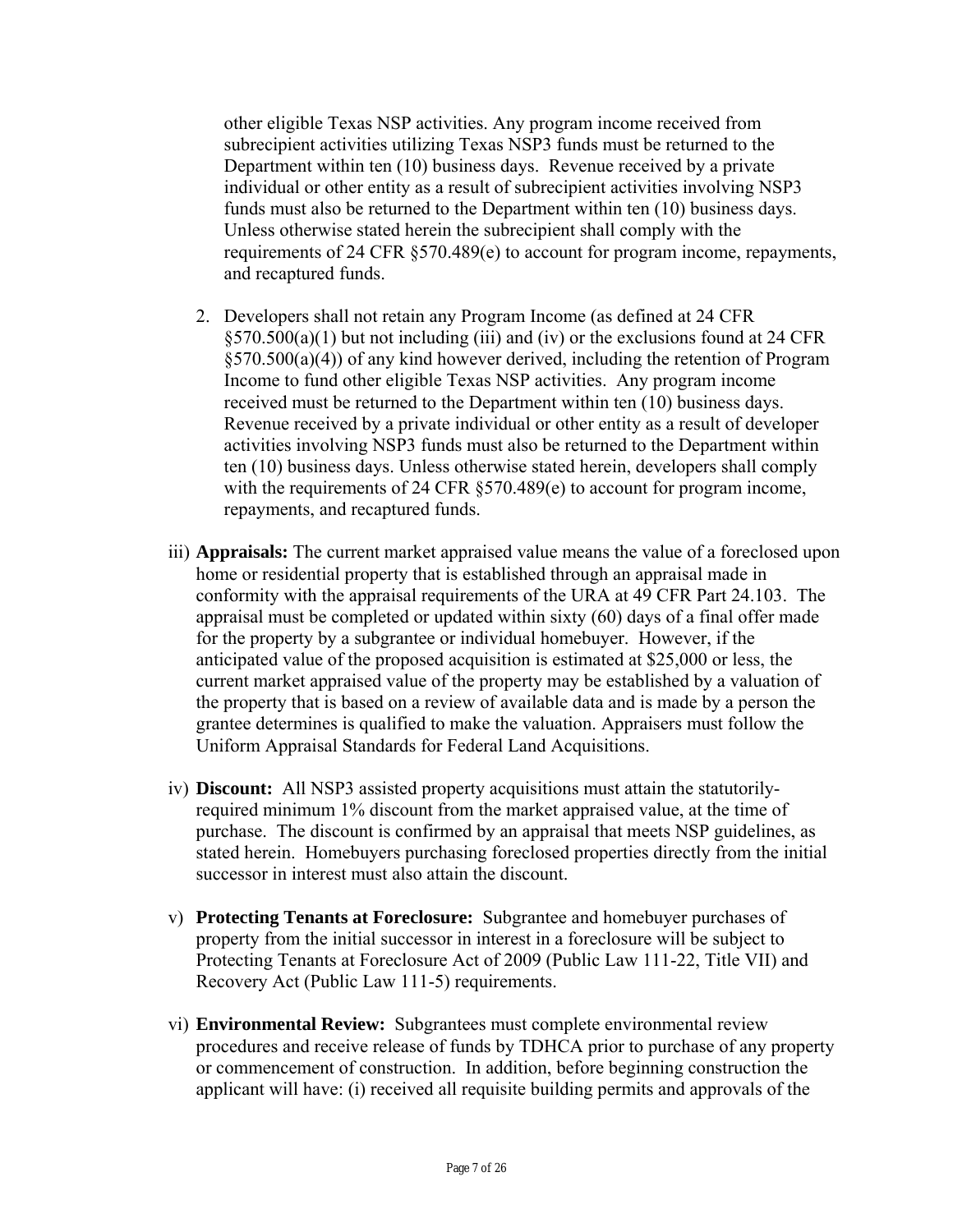Plans, (ii) filed and/or recorded all requisite plats and other instruments and (iii) complied with all Legal Requirements and Environmental Laws required to be met prior to commencement of construction of the Improvements including, without limitation, all applicable restrictive covenants, zoning ordinances, subdivision and building codes, The Texas Asbestos Health Protection Rules, Texas Mold Assessment and Remediation Rules, the provisions of the Texas Windstorm insurance Association, Chapter 2210 of the Insurance Code for applicable coastal counties flood disaster laws, applicable health and environmental laws and regulations and all other ordinances, orders or requirements issued by any state, federal or municipal authorities having or claiming jurisdiction over the property.

 vii) **Contingency:** All projects may include up to a 10% contingency for all rehabilitation or construction activities, except for the administrative amount.

### viii) **Benchmarks:**

- 1. It is anticipated that successful initial applications for the Texas NSP3 will be submitted for consideration by the TDHCA Governing Board on June 30, 2011.
- 2. Initial subgrantees must complete acquisition of all properties by December 31, 2011, or in accordance with their award.
- 3. Initial subgrantees must expend all funds by November 30, 2012.
- 4. More specific benchmarks will be developed per property via contract. Benchmarks will be determined based on the activity to be completed.
- ix) **Eligible and Ineligible Property:** Eligible property types for NSP3 assistance are limited to single-family homes and residential property (property intended for residential purposes, *i.e*. zoned residential or where there is no zoning, residential use is consistent with deed restrictions and any other limiting factors) including condominium units, apartment units, cooperative units in mutual housing projects and multifamily residential property. Further restrictions on property eligibility may apply according to the planned NSP activity. Blighted or vacant non-residential properties may be assisted with NSP3 funds, but only as part of a new construction, rehabilitation or reconstruction activity of single-family homes and residential property.
	- 1. Manufactured Homes may be eligible for assistance if :
		- (a) The unit complies with the Texas Manufactured Housing Standards Act under Chapter 1201 of the Texas Occupation Code;
		- (b) The unit is permanently installed in accordance with the Texas Manufactured Housing Standards Act;
		- (c) The unit is permanently attached to utilities; and
		- (d) The ownership of the unit is recorded in the taxing authority of the county in which it is located.
- x) **HOME previously-assisted property:** If NSP3 funds assist a property that was previously assisted with HOME funds, but on which the affordability restrictions were terminated through foreclosure or transfer in lieu of foreclosure pursuant to 24 CFR Part 92, the HOME affordability restrictions for the greater of the remaining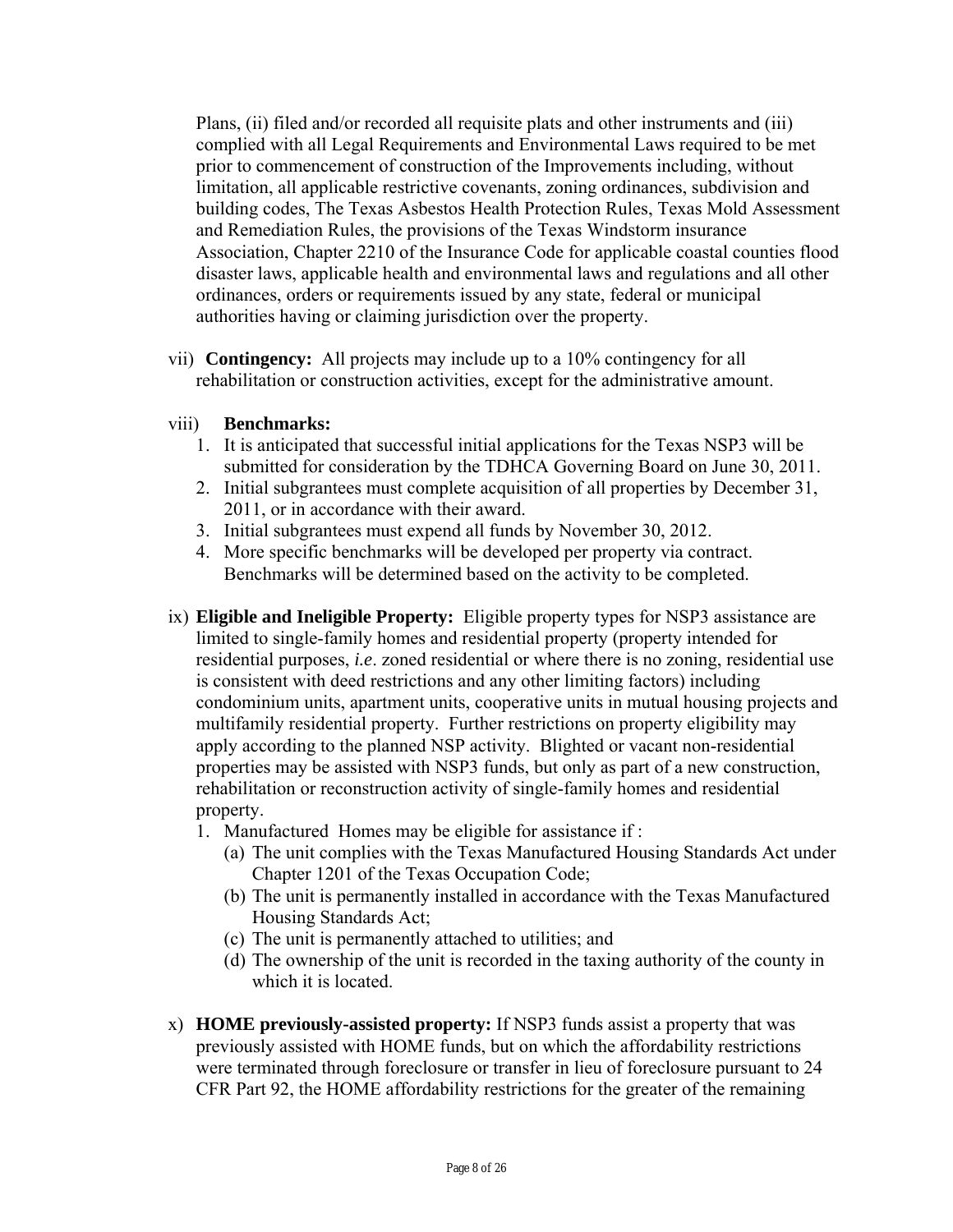period of HOME affordability or the affordability requirements of this NSP3 NOFA will apply.

- xi) **Energy Standards** Gut rehabilitation, reconstruction or new construction of residential buildings up to three stories must be designed to meet the standard for Energy Star Qualified New Homes. All gut rehabilitation, reconstruction or new construction of mid-or high-rise multifamily housing must be designed to meet American Society of Heating, Refrigerating, and Air-Conditioning Engineers (ASHRAE) Standard 90.1-2004, Appendix G plus 20 percent. Other rehabilitation must meet these standards to the extent applicable to the rehabilitation work undertaken. All projects must purchase Energy Star products. Water efficient toilets, showers, and faucets, such as those with the WaterSense label, must be installed.
- xii)**Compliance and Monitoring** All properties will be monitored using the procedures outlined in the Texas Administrative Code Chapter 60. All owners will be required to file reports with the Department as outlined in Chapter 60. Rental properties will be required to pay the monitoring and compliance fees established by the Department from time to time, as assessed.
- xiii) **Market Study** All applicants will be required to demonstrate that the proposed project meets a demonstrated community need, that occupants are reasonably likely to be available and that the type of housing proposed is financially feasible in the target area.
- xiv) **Impact Score** All applicants must serve the minimum amount of household units identified for the census tract. The HUD data and mapping tool may be found on the HUD website, here: http://www.huduser.org/nspgis/nsp.html

### b) **Financing Mechanisms**

*Activity Type: NSP Eligible Use (A) Establish finance mechanisms for purchase and redevelopment of foreclosed upon homes and residential properties. CDBG Eligible Activities: 24 CFR §570.206 Activity delivery costs; Also, the eligible activities listed here to the extent financing mechanisms are used to carry them out: 24 CFR §570.201 (a) Acquisition, (b) Disposition, (n) Homeownership Assistance; 24 CFR §570.202 Rehabilitation.* 

TDHCA will make permanent mortgage financing and homebuyer assistance available to low, moderate, and middle income households purchasing foreclosed homes. Qualifying households will work with subgrantee entities to identify appropriate properties and complete eligibility requirements. Subgrantees may offer financing for properties they have rehabilitated or constructed with Texas NSP3 funds, or for properties that homebuyers locate.

This activity will provide affordable ownership and rental opportunities by providing financing mechanisms to a subgrantee or individual homebuyer to purchase or facilitate the purchase of foreclosed homes or residential property.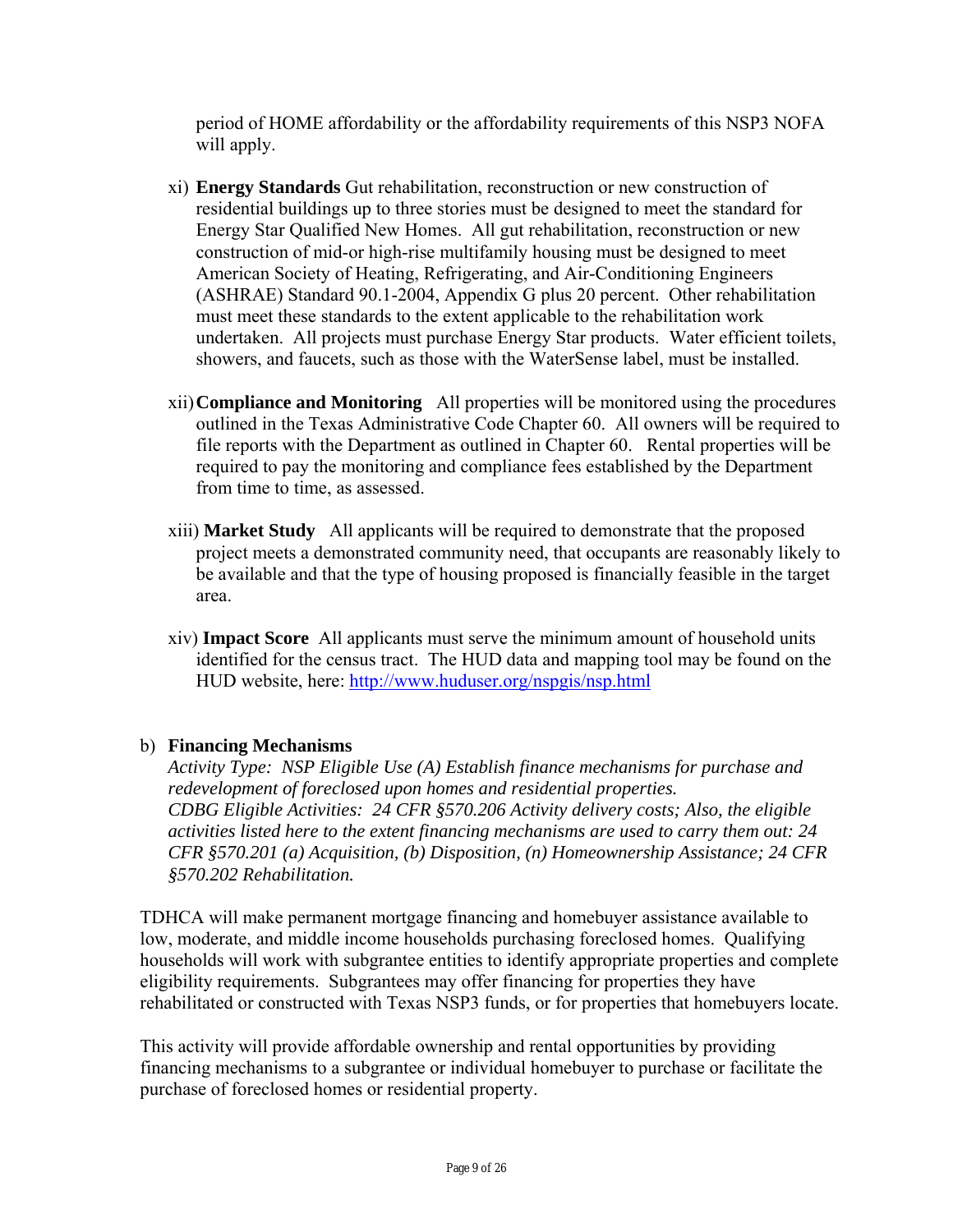# i) **Permanent Ownership Financing for Low-Income Households**

- repayment will be as set forth in loan documents executed at loan closing. 1. Qualified Households earning 50% or less AMFI based on household size may obtain Mortgage Financing from TDHCA to purchase a foreclosed single-family home or residential property. Mortgage loans will be fully-amortized over 30 years with a zero percent (0%) interest rate. Fully amortizing scheduled Closing costs may be financed, up to 100% of the combined loan to value. Qualified households may combine NSP3 permanent financing with homebuyer assistance from NSP1, NSP-R, NSP1-PI or other sources.
- 2. A minimum investment of no less than \$500 will be required from all homebuyers receiving financing assistance through the Texas NSP3. Qualified households participating in an approved self-help housing program may be allowed to substitute "sweat equity" for the investment requirement.
- 3. All homebuyers accessing NSP3 permanent financing will be required to meet Texas NSP Homebuyer Financing Guidelines.
- 4. All properties assisted with NSP3 funds must meet Uniform Physical Condition Standards.

### ii) Down payment Assistance for Low and Moderate Income Households

- 1. Households with income levels less than 120% of the AMFI based on household size will be eligible to access Texas NSP3 funds for down payment assistance, reasonable closing costs, principal reductions, and gap financing.
- 2. Assistance of up to \$30,000 will be available to assist in qualifying for private mortgage financing. Homebuyer Assistance will be in the form of a  $2<sup>nd</sup>$  or  $3<sup>rd</sup>$ position lien, zero percent (0%) interest, deferred-payment forgivable loan, with the principal reducing every year that the homebuyers' occupy the home. A minimum investment of no less than \$500 will be required from all homebuyers receiving permanent financing assistance through the Texas NSP3. Qualified households participating in an approved self-help housing program may be allowed to substitute "sweat equity" for the down payment requirement.
- 3. All properties assisted with NSP3 funds must meet Uniform Physical Condition **Standards**
- iii) **Affordability Period**: The Texas NSP3 has adopted the federal program standards for continued affordability at 24 CFR §92.254 as a minimum. The ability of TDHCA to enforce this requirement for the full affordability period will be secured with a recapture provision in the loan documents in form and substance satisfactory to TDHCA and its counsel.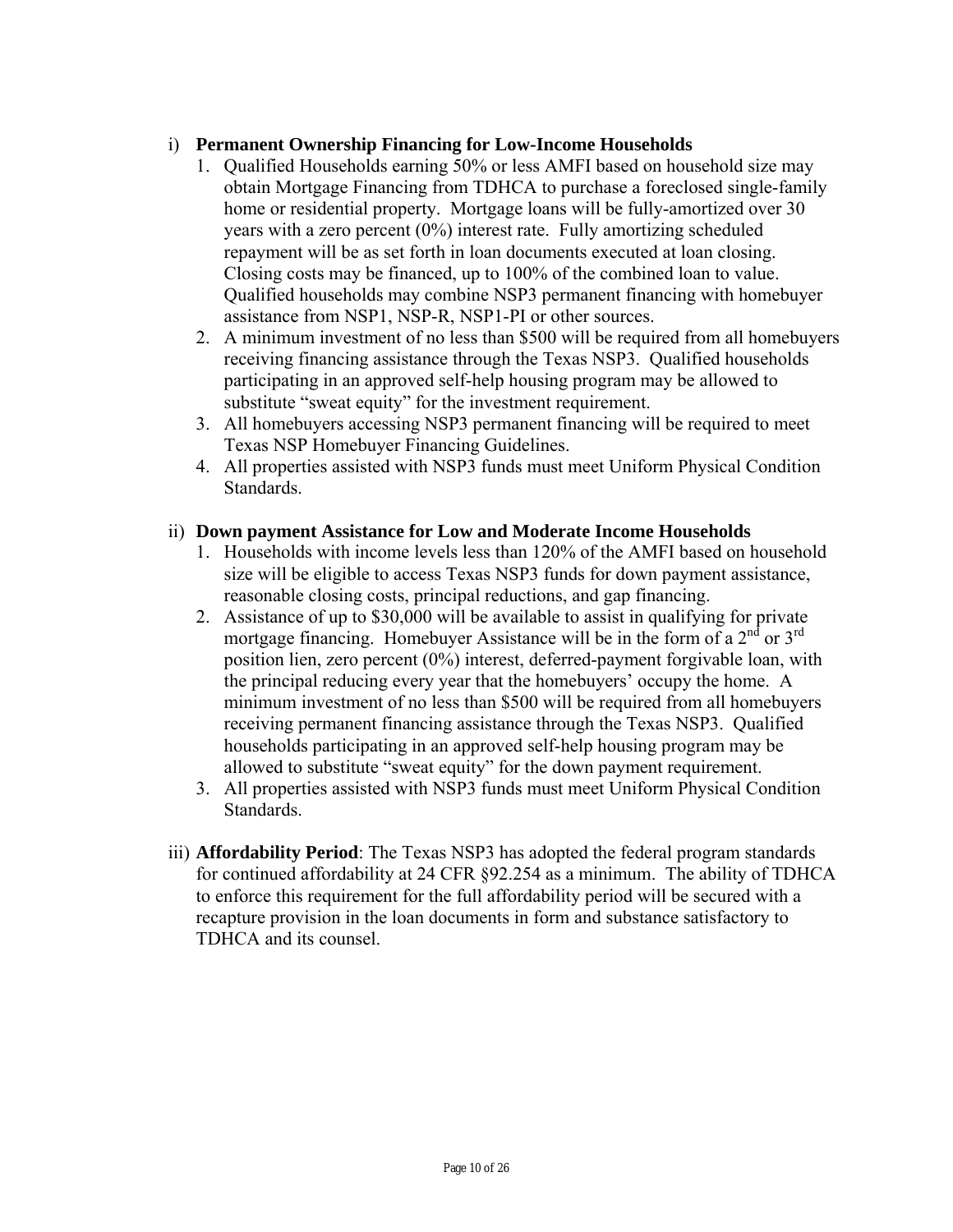| <b>Homeownership Assistance</b><br><b>Amount Per-Unit</b> | <b>Minimum Period of</b><br><b>Affordability in Years</b> |
|-----------------------------------------------------------|-----------------------------------------------------------|
| Under \$15,000                                            |                                                           |
| Over \$15,000                                             | 10                                                        |
| All permanently-financed<br>ownership properties          | 30                                                        |

**Affordability Periods for Texas NSP3 Homebuyer Assistance** 

- iv) **Repayment:** The NSP3 homebuyer assistance and permanent financing loans are to be repaid if any of the following occurs before the end of the loan term: resale of the property; refinance of the first lien; repayment of first lien or if the unit ceases to be the assisted household's principal residence. The amount of recapture will be based upon the recapture provision at 24 CFR  $\S 92.254(a)(5)(ii)$ . Recapture of the amount of the NSP investment is reduced on a *pro rata* share based on the time the homeowner has owned and occupied the unit measured against the required affordability period. The recapture amount is subject to available shared net proceeds in the event of sale or foreclosure of the housing unit.
- v) **Restrictions:** The following loan requirements are imposed for all households receiving NSP3 financing:
	- 1. No adjustable rate mortgage loans (ARMs) or interest rate buy-down loans are allowed;
	- 2. All sources of financing may not exceed 100% combined loan to value;
	- 3. No subprime Mortgage Loans are allowed;
	- 4. Lenders must require the escrow of taxes and homeowners insurance;
	- 5. Other than surveys and appraisals reimbursed to third-parties and fees allowed for the origination of single family mortgage revenue bond and mortgage credit certificate programs, fees charged by the lender in connection with mortgage loans may not exceed \$2,500, and,
	- 6. The debt to income ratio (back-end ratio), as defined in Fannie/Freddie conventional loan underwriting guidelines, may not exceed 45%.
	- 7. Subgrantees must ensure that each NSP3-assisted homebuyer who receives conventional financing from a third party obtains a mortgage loan from a lender who agrees to comply with the bank regulators' guidance for nontraditional mortgages (see, Statement on subprime Mortgage Lending issued by the Office of the Comptroller of the Currency, Board of Governors of the Federal Reserve System, Federal Deposit Insurance Corporation, Department of the Treasury, and National Credit Union Administration). NSP-assisted homebuyers may not receive subprime mortgage loans. Compliance must be documented in the records maintained for each homebuyer.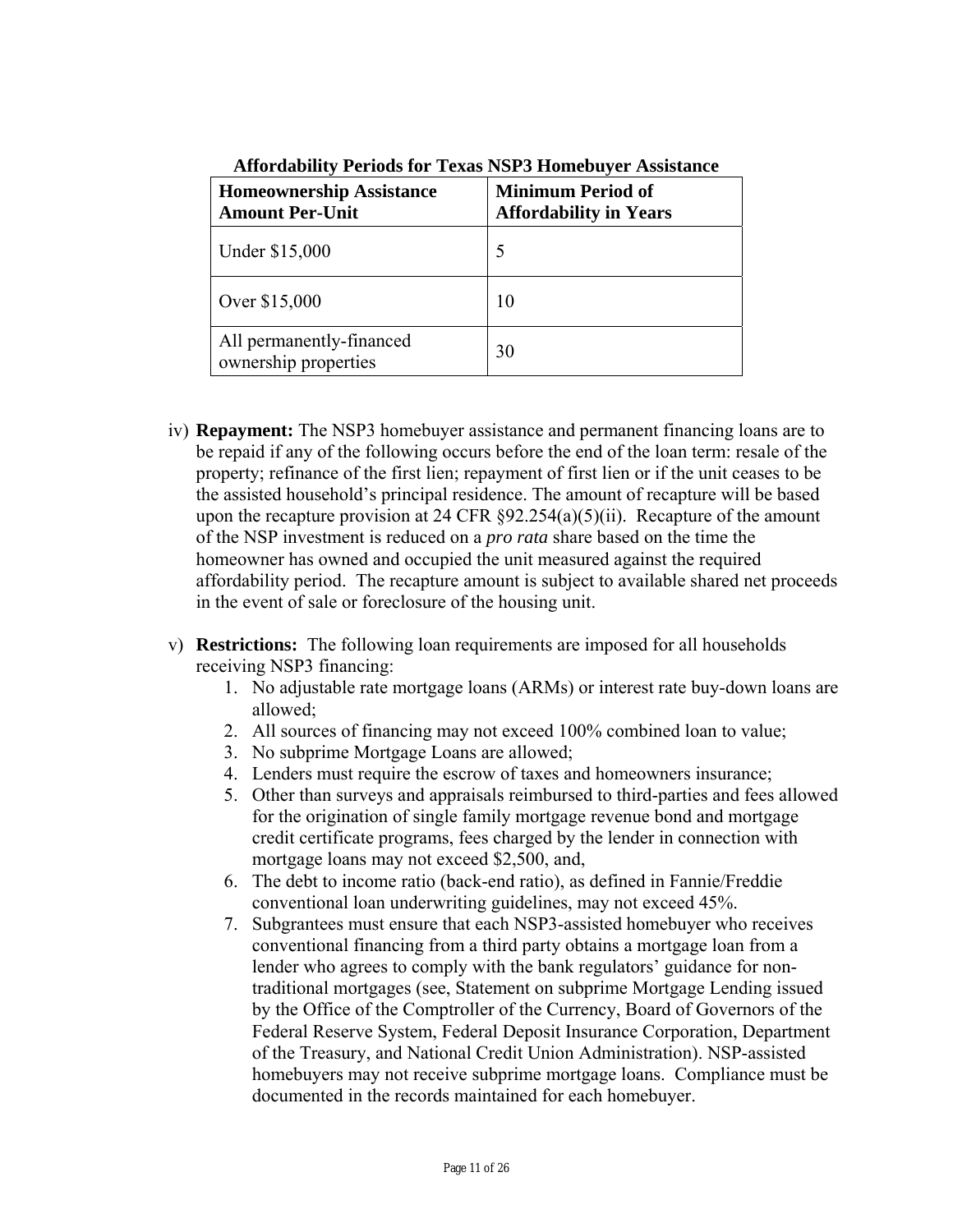- 8. Properties purchased with NSP3 assistance must be the household's primary residence within 30 days of closing the mortgage loan.
- 9. The Texas NSP will follow the Single Family Mortgage limits set under the February 2008 edition of Section 203(b) of the National Housing Act. Eligible entities may, with written approval of the Department, utilize as a mortgage limit the most recent 95% of Actual Median Sales for each county as promulgated by HUD. The current limit may be found on the HUD website:

price.cfm http://www.hud.gov/offices/cpd/affordablehousing/programs/home/limits/max

- 10. NSP3 Homebuyer Financing is not available for investor purchases. The property financed must be the household's primary home.
- 11. The Texas Neighborhood Stabilization Program Homebuyer Financing Guidelines will apply for all NSP3 homebuyer transactions.
- vi) **Homebuyer Counseling:** All NSP3-assisted homebuyers will be required to provide evidence of completion of at least 8 hours of homebuyer counseling from a HUDapproved housing counseling agency before obtaining a mortgage loan. Evidence must include documentation describing the level of homebuyer counseling, including post purchase counseling.

## vi) **Rental (Single-family and Multifamily) Residential Property Financing:**

- 1. The acquisition of foreclosed, abandoned, or vacant properties by developers to create affordable rental opportunities may be funded through a permanent loan with the Department. Financing terms will be dependent on the level of affordability provided.
	- (a) Single family homes leased to households at or below 50% of AMFI will be eligible for financing through a loan at zero (0%) interest, fully amortized over 30 years through the Department, for eligible units.
	- (b) Single family homes leased to households at or below 30% of the Area Median Family Income will be eligible for zero percent (0%) interest, deferred forgivable financing of no more than \$30,000 per unit. Any remaining amount over \$30,000 per unit may be financed with a loan at zero percent (0%) interest, fully amortized over 30 years. The principal balance of the subordinate notes will be reduced proportionately every year that the home is occupied by an eligible household.
	- (c) Multifamily units leased to households at or below 50% of AMFI will be eligible for financing, for a 30-year amortizing for 30 years loan, at an interest rate ranging from (0%) interest to (5% interest) to be determined by the Director of Real Estate Analysis.
	- (d) Units leased to households at or below 30% of the AMFI in multi-family properties will be eligible for loan at zero (0%) interest, fully amortized over 30 years deferred-payment forgivable loan, through the Department, with the principal reducing every year that the unit is occupied by an eligible household. No more than fifty percent (50%) of the NSP3 permanently financed units in a project may receive deferred-forgivable financing.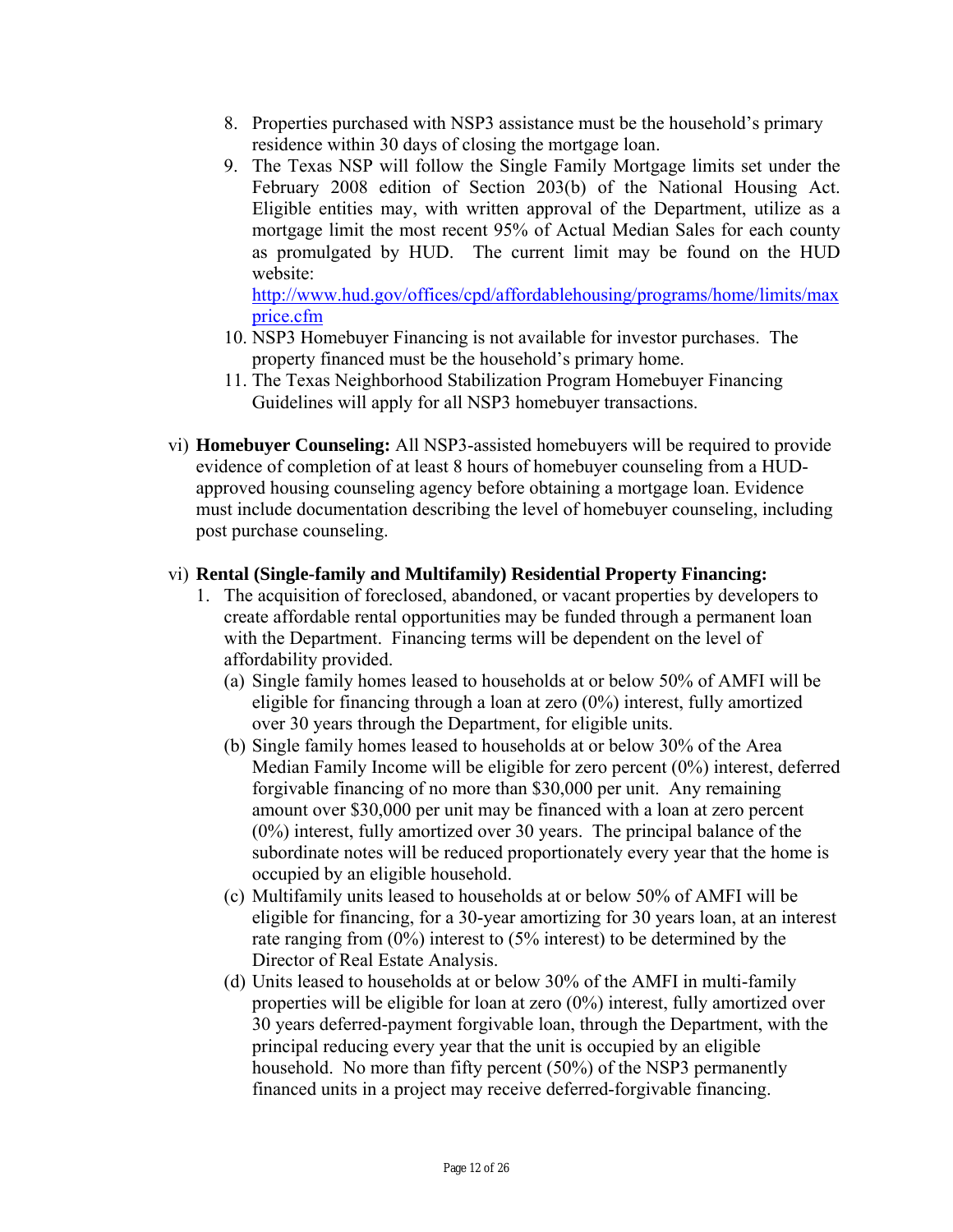- (e) At least 20% of the units in an assisted multi-family development must be leased to households at or below 120% of the AMFI in order for any units to eligible for NSP3 permanent financing, regardless of affordability. Units leased to households over 50% of the AMFI are not eligible for permanent NSP3 financing.
- 2. Eligible property types are limited to single-family homes and residential property including condominium units, cooperative units in mutual housing projects and multifamily residential property.
- 3. For multi-family properties the maximum per-unit subsidy amount and subsidy layering allowable under the HOME Program using Section 221(d)3 limits as defined as 24 CFR §92.250 will apply. The TDHCA underwriting guidelines in 10 TAC §1.32 will be used, which set as a feasibility criterion a 1.15 debt coverage ratio minimum.
- 4. Properties will be restricted under a Land Use Restriction Agreement ("LURA"), or other such instrument as determined by the Department for these terms. Among other restrictions, the LURA may require the owner of the property to continue to accept subsidies which may be offered by the federal government, prohibit the owner from exercising an option to prepay a federally insured loan, prohibit the discrimination of renters using Section 8 Housing Choice Vouchers or any other comparable voucher program, impose tenant income-based occupancy and rental restrictions, or impose any of these and other restrictions as deemed necessary at the sole discretion of the Department in order to preserve the property as affordable housing on a case-by-case basis.
- 5. The Texas NSP3 has adopted the federal program standards for continued affordability at 24 CFR §92.252 as a minimum. The ability of TDHCA to enforce this requirement for the full affordability period will be secured with a recapture provision in the loan documents in form and substance satisfactory to TDHCA and its counsel.
- 6. Minimum affordability period requirements will apply to all assisted units. The affordability period for NSP3 permanently financed affordable units will be a minimum of 30 years for both single and multi-family units.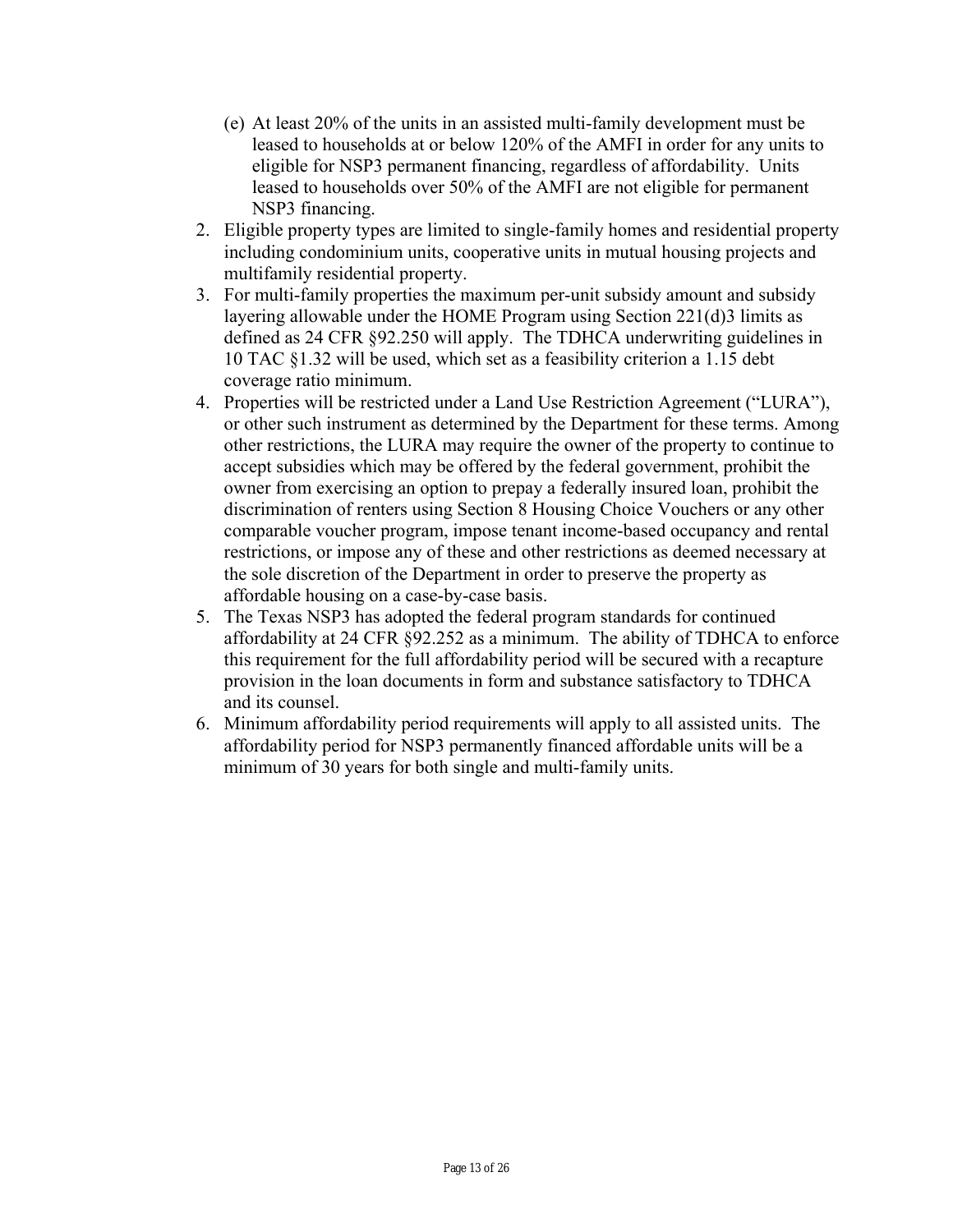| <b>Rental Housing Activity</b>                                                | <b>Minimum Period of</b><br><b>Affordability in Years</b> |
|-------------------------------------------------------------------------------|-----------------------------------------------------------|
| Rehabilitation or acquisition of existing<br>housing per unit: Under \$15,000 | 5                                                         |
| \$15,000 to \$40,000                                                          | 10                                                        |
| Over \$40,000                                                                 | 15                                                        |
| New construction or acquisition of newly<br>constructed housing               | 20                                                        |
| Units with NSP Permanent financing                                            | 30                                                        |

### **Affordability Periods for Texas NSP3 Rental properties**

vii)**Activity Delivery Cost Limits:** Activity Delivery costs for all financing mechanisms will be limited to 10% of the NSP non-administrative costs per housing unit or property.

#### **c) Purchase and Rehabilitation of Abandoned or Foreclosed Properties –**

*Activity Type: NSP Eligible Use (B) Purchase and rehabilitate homes and residential properties that have been abandoned or foreclosed upon, in order to sell, rent or redevelop such homes and properties.* 

*CDBG Eligible Activities: 24 CFR §570.201(a) Acquisition, (b) Disposition; 24 CFR §570.202 Rehabilitation.* 

- i) The acquisition and rehabilitation of foreclosed and abandoned single-family and multifamily residential properties by subgrantees will be funded through a loan with the Department. Initial awardees must sell or lease properties to eligible Low-to-Moderate, and Middle Income households within six (6) months of completion of rehabilitation or November 30, 2012, whichever is sooner. Later awardees must sell or lease six (6) months after completion of rehabilitation or November 30, 2013, whichever is sooner.
- ii) A home or residential must meet the HUD definition of foreclosed or abandoned.
- iii) Homes must be re-sold to eligible households at a price no higher than the cost to acquire and rehabilitate the property.
- iv) Rehabilitated residential property must result in permanent housing.
- v) Rehabilitation includes activities and related costs as described in 24 CFR *§*570.202(b), but limited to the improvement or modification of an existing residential property through an alteration, addition, or enhancement including the demolition of an existing residential property and the reconstruction (rebuilding of a structure on the same site in substantially the same manner) of residential property.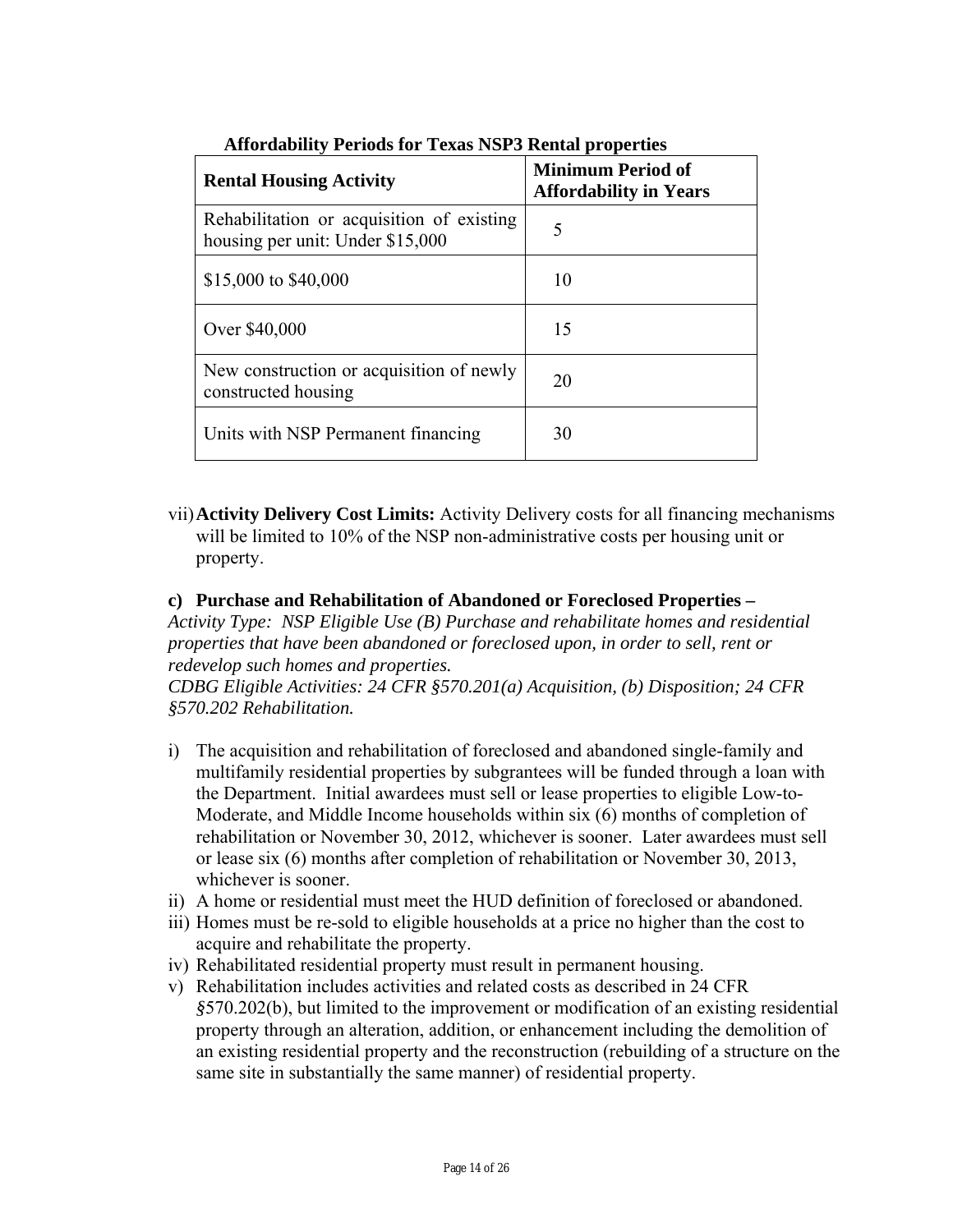- vi) Abandoned and foreclosed properties that have been purchased and rehabilitated, or reconstructed under this activity may be eligible for financing under the same terms and conditions described under Use A—Financing Mechanisms.
- vii)Activity Delivery Cost Limits: Activity Delivery costs for acquisition-only activities will be limited to 15% of the NSP non-administrative costs per housing unit or property. Purchase and Rehabilitation and Rehabilitation only projects will be limited to 20% of the NSP non-administrative costs per housing unit or property.

# d) **Redevelopment**

 *Relocation, (n) Homeownership Assistance (restricted) Activity Type: NSP eligible use (E) Redevelop Demolished or Vacant Properties CDBG Eligible Activities: 24 CFR §570.201(a) Acquisition, (b) Disposition, (i)* 

- i) Redevelopment of demolished or vacant properties will address areas of greatest need throughout the state, where vacant properties are contributing to declining land values. Eligible redevelopment activities include acquisition, rehabilitation and new construction of housing for eligible ownership or rental use as permanent housing.
- ii) Subgrantee financing for acquisition and redevelopment activities will be made available in the form of a deferred-payable zero-interest loan. The loan will be due three years from the contract start date. All or a portion of the subgrantee loan may be converted to financing for eligible households under the same terms and conditions as Use A –Financing Mechanisms.
- iii) Acquisition, rehabilitation and new construction of residential properties must result in permanent housing. Properties must be sold to eligible households at a price no higher than the cost to acquire and construct the home (some activity delivery costs associated with the sale of the property may be included).
- iv) Demolition as part of redevelopment is an eligible project expense, but it is limited to 10% of the NSP non-administrative costs.
- v) "Vacant properties" includes both vacant land and properties with vacant structures on the land; however, vacant land must be infill properties or previously developed. "Greenfield" sites may not be acquired under Eligible Use (E).
- vi) Activity Delivery Cost Limits: Activity Delivery costs for Redevelopment will be limited to 20% of the NSP non-administrative costs per housing unit or property.

### **9) General Loan Requirements**

### a) **Multifamily Rental Development Loan Requirements.**

be used, which set as a feasibility criterion a 1.15 debt coverage ratio minimum. i) Award amounts are limited to available funding as limited in the application process and respective applicant pool. The minimum loan may not be less than \$1,000 per NSP3 assisted unit. The Department's underwriting guidelines in 10 TAC §1.32 will Developments involving rehabilitation must establish that the rehabilitation will substantially improve the condition of the housing and the scope, specifications and costs must be outlined in a Property Condition Assessment pursuant to 10 TAC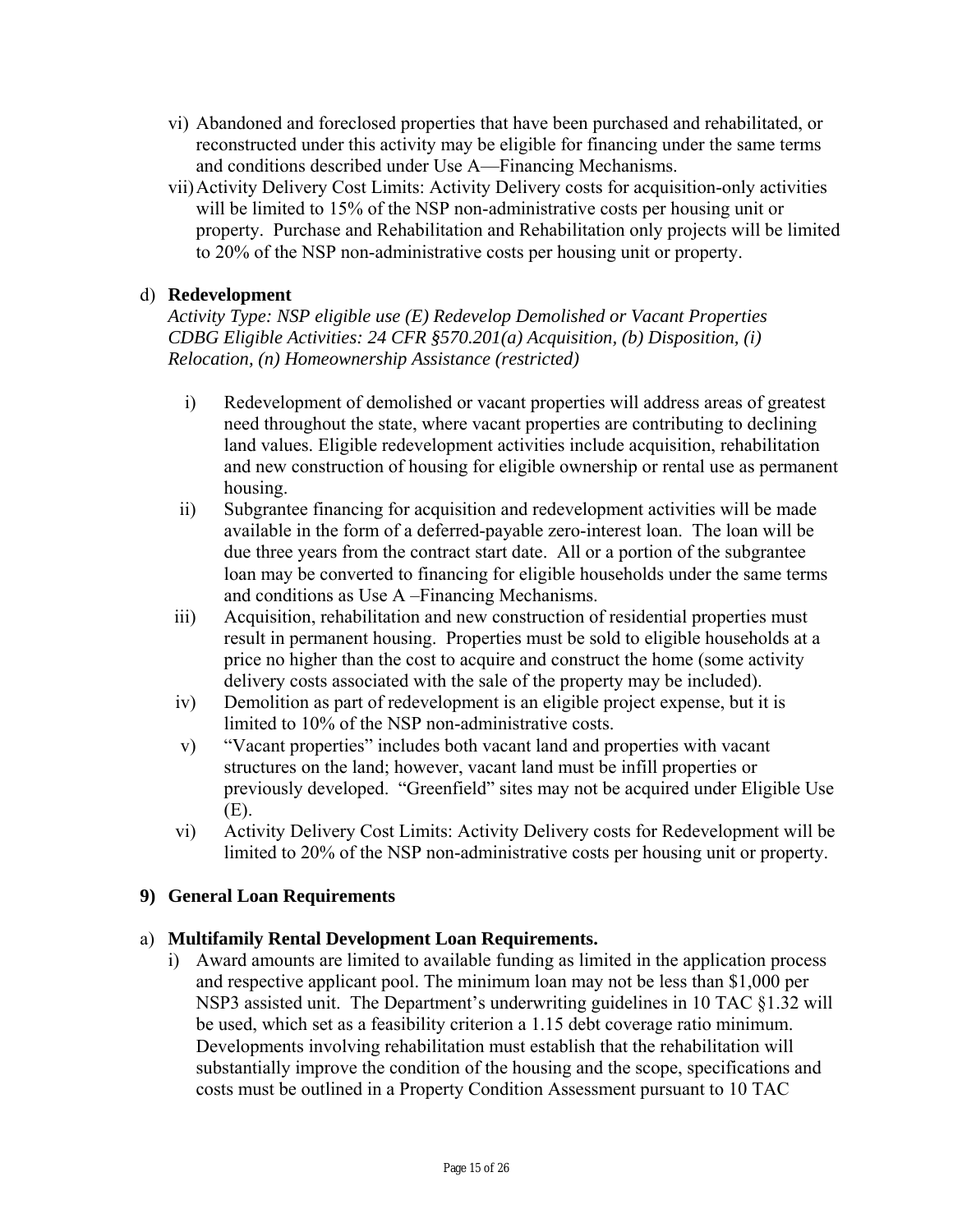§1.36. When NSP funds are used for a rehabilitation development the entire property must be brought up to the applicable property standards, pursuant to 24 CFR  $§92.251(a)(1)$  and as outlined herein.

- ii) When the Department will be in a first lien position and funds are to be used for new construction, redevelopment and/or rehabilitation, assurance of completion of the development in the form of payment and performance bonds in the full amount of the construction contract is required. Such assurance of completion will run to the Department as obligee and must be documented prior to starting construction. The obligation must be from a surety acceptable to the Department in its sole and reasonable discretion.
- iii) NSP3 Multifamily properties will be underwritten using the current year Real Estate Analysis Rules, except that if the Rules and the Federal or Texas NSP guidelines conflict, the provisions described in the HUD notice or described herein will govern.
- iv) NSP3 funds can only be used for the operating reserve if a third-party lender requires that funds be allocated for operating reserves as a condition for approving their loan. The amount of operating reserves may exceed amounts provided for in TDHCA's Real Estate Analysis rules only with documentation acceptable to the Department of the third-party lender's reserve requirements. If no third-party lender requirement is imposed in the transaction, the Department may require the developer to defer a fee or a portion of the fee to make deposits to operating reserves until the end of the contract period. The Developer may not use NSP funds to pay for an on-going subsidy (or any other on-going project based rental assistance).
- v) The Developer is required to establish a Reserve for Replacement consistent with 10 TAC §1.37.
- vi) The Texas NSP will adopt the federal program standards for continued affordability for rental housing at 24 CFR 92.252(a), (c), (d), (e) and (f), and 92.254, however, multifamily housing units will also be required to adhere to a 30-year affordability period as defined in the Texas Government Code §2306.185, which outlines State of Texas long-term affordability requirements. Units targeting households earning 50% of AMFI must maintain income and rent restrictions for households at that level published by the Department. Units permanently financed with NSP3 funds will have a 30-year affordability period.

#### c) **Documents Supporting Mortgage Loans**

i) All mortgage Loans shall be evidenced by a mortgage or deed of trust note and by a mortgage that creates a lien payable to TDHCA on the housing development and on all real property that constitutes the site of or that relates to the housing development and such other documents as TDHCA may reasonably require. All documents must be in form and substance satisfactory to TDHCA and its counsel.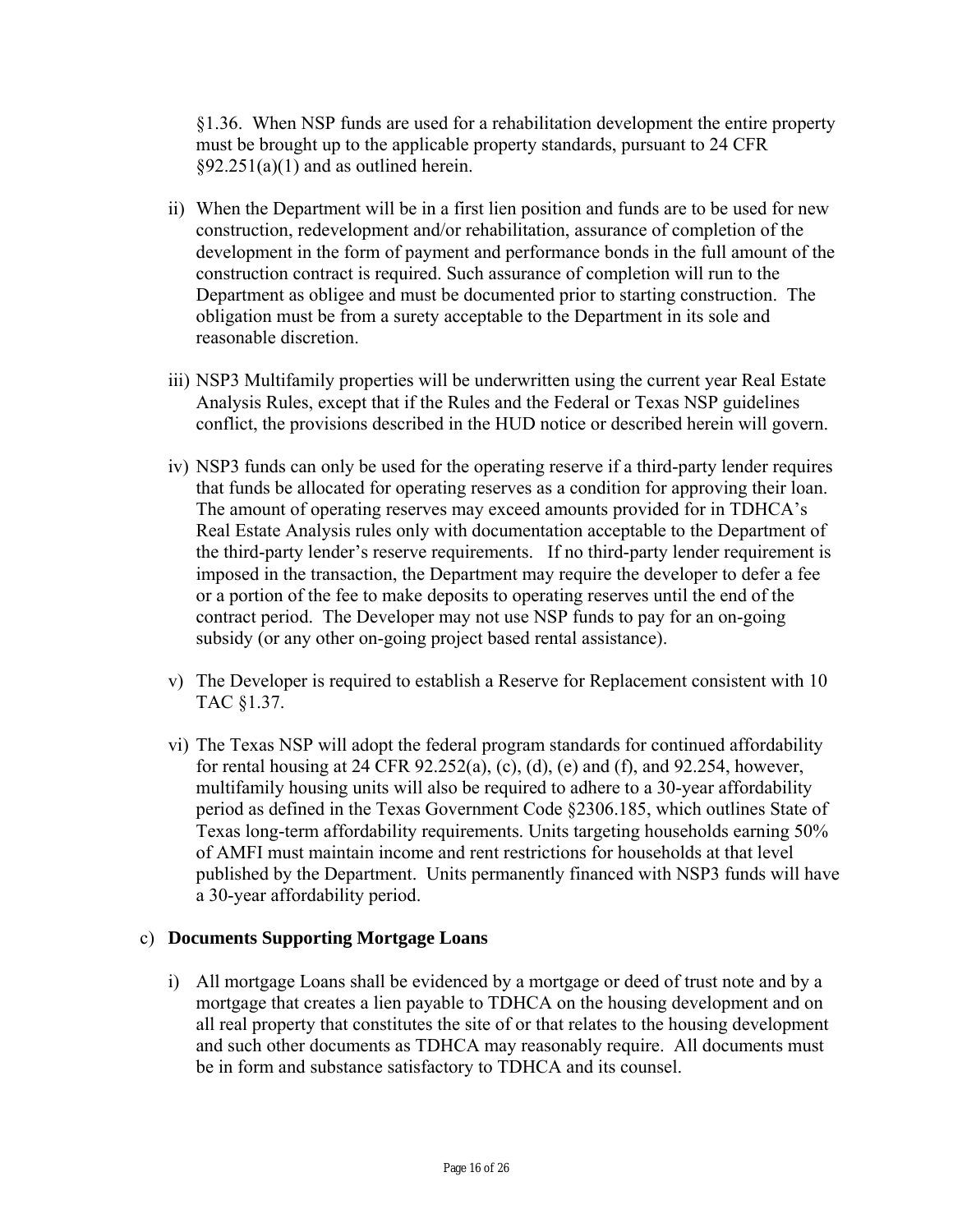ii) For each Loan made for the development of housing with funds provided under the NSP3 program, the Department shall be provided with a mortgagee's title policy in the amount of the loan. The Department may not designate a specific title insurance company to provide the mortgagee title policy or require the borrower to provide the policy from a specific title insurance company. The borrower shall select the title insurance company to close the loan and to provide the mortgagee title policy. The title policy may not reflect any liens, charges, encumbrances, or other matters excepted from coverage that are not acceptable to TDHCA in its sole and reasonable judgment.

### d) **Documents Supporting Homebuyer Assistance and Rehabilitation Loans**

- i) The Subgrantee must ensure that required documents as listed on NSP property set-up forms, underwriting guidelines, or program manuals are timely submitted to the Department, in order to request that Loan documents be prepared for the Household.
- ii) Additional documentation may be requested in order to complete the appropriate underwriting review.
- iii) The Subgrantee will be responsible for timely coordination of all parties in order to meet closing deadlines. Continued late submission of required documents or lack of response to Department requests may result in de-obligation of NSP3 funds and termination of the Contract.
- iv) All NSP3 homebuyer financing will be secured with documents approved by the Department.

### **10) Site and Construction/Development Restrictions**

### a) **Single Family Housing**

- i) All housing that is constructed or rehabilitated with NSP3 funds must meet all applicable local codes, rehabilitation standards, ordinances, and zoning ordinances at the time of project completion. In the absence of a local code for new construction or rehabilitation, the housing must meet the International Residential Code and the National Electrical Code, as applicable. In addition, housing that is rehabilitated with funds awarded under this NOFA must meet all applicable energy efficiency standards established by §2306.187 of the Texas Government Code, and energy standards as verified by RESCHECK.
- ii) If a Texas NSP3 assisted single-family or duplex is newly constructed and reconstructed, the applicant must also ensure compliance with the universal design features in new construction, established by §2306.514 of the Texas Government Code, and as implemented by TDHCA.
- iii) All NSP3 assisted properties must meet all applicable State and local housing quality standards and code requirements, which at a minimum must address Universal Physical Condition Standards (UPCS) or the housing quality standards (HQS) in 24 CFR §982.40, but only if HQS is required for another funding source. If there are no such standards or code requirements, the housing must meet Universal Physical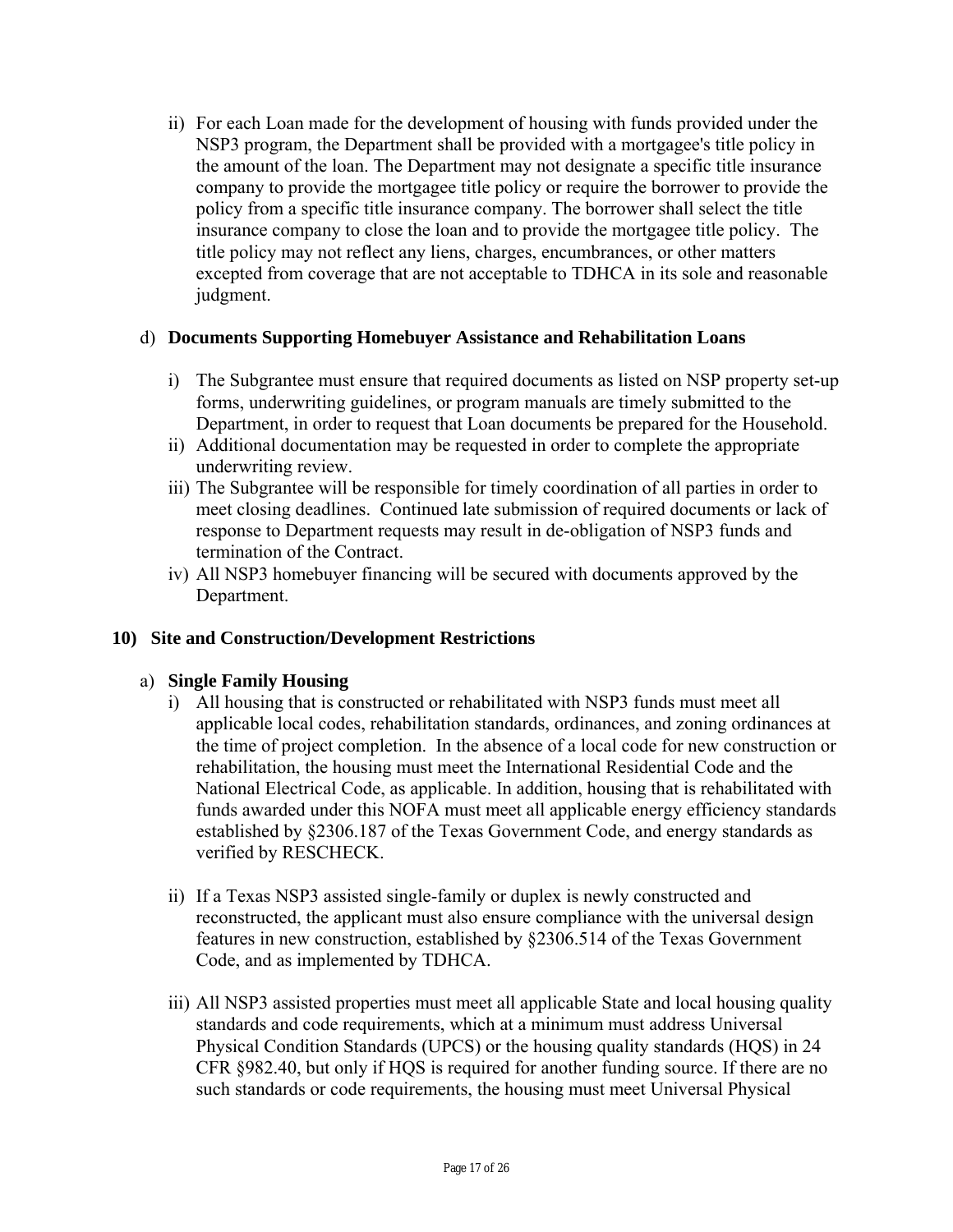Condition Assessment guidelines, unless HQS is required for another fund source. When NSP3 funds are used for rehabilitation the entire unit must be brought up to the applicable property standards, pursuant to  $24$  CFR  $\S 92.251(a)(1)$ .

iv) All NSP3 assisted ownership units must pass inspection by a licensed Texas Real Estate Commission inspector prior to occupation.

### b) **Multifamily Rental Housing**

- i) Housing that is constructed, reconstructed or rehabilitated with NSP funds must meet all applicable local codes, rehabilitation standards, ordinances, and zoning ordinances at the time of project completion. When NSP funds are used for rehabilitation, the entire development must be brought up to the applicable property standards, pursuant to 24 CFR §92.251(a) (1). In the absence of a local code for new construction, reconstruction, or rehabilitation, NSP-assisted new construction, reconstruction or rehabilitation must meet, as applicable, International Residential Code and the National Electrical Code. In addition, housing that is rehabilitated with funds awarded under this NOFA must meet all applicable energy efficiency standards established by §2306.187 of the Texas Government Code, and energy standards as verified by RESCHECK.
- ii) Gut rehabilitation, reconstruction or new construction of residential buildings up to three stories must be designed to meet the standard for Energy Star Qualified New Homes. All gut rehabilitation, reconstruction or new construction of mid-or high-rise multifamily housing must be designed to meet American Society of Heating, Refrigerating, and Air-Conditioning Engineers (ASHRAE) Standard 90.1-2004, Appendix G plus 20 percent. Other rehabilitation must meet these standards to the extent applicable to the rehabilitation work undertaken.
- iii) Multifamily Housing must meet the accessibility requirements at 24 CFR Part 8, which implements Section 504 of the Rehabilitation Act of 1973 (29 U.S.C. §794) and covered multifamily dwellings, as defined at 24 CFR §100.201, must also meet the design and construction requirements at 24 CFR §100.205, which implement the Fair Housing Act (42 U.S.C. 3601–3619) and the Fair Housing Act Design Manual produced by HUD. Additionally, pursuant to the current Qualified Allocation Plan as of the date of the application, 10 TAC §50.9(h)(4)(H), Developments involving New Construction (excluding New Construction of nonresidential buildings) where some Units are two-stories and are normally exempt from Fair Housing accessibility requirements, a minimum of 20% of each Unit type (*i.e*. one bedroom, two bedroom, three bedroom) must provide an accessible entry level and all common-use facilities in compliance with the Fair Housing Guidelines, and include a minimum of one bedroom and one bathroom or powder room at the entry level. A certification will be required after the Development is completed from an inspector, architect, or accessibility specialist. For rehabilitation developments, the scope, specifications and costs associated with complying with accessibility requirements must be identified in the Property Condition Assessment.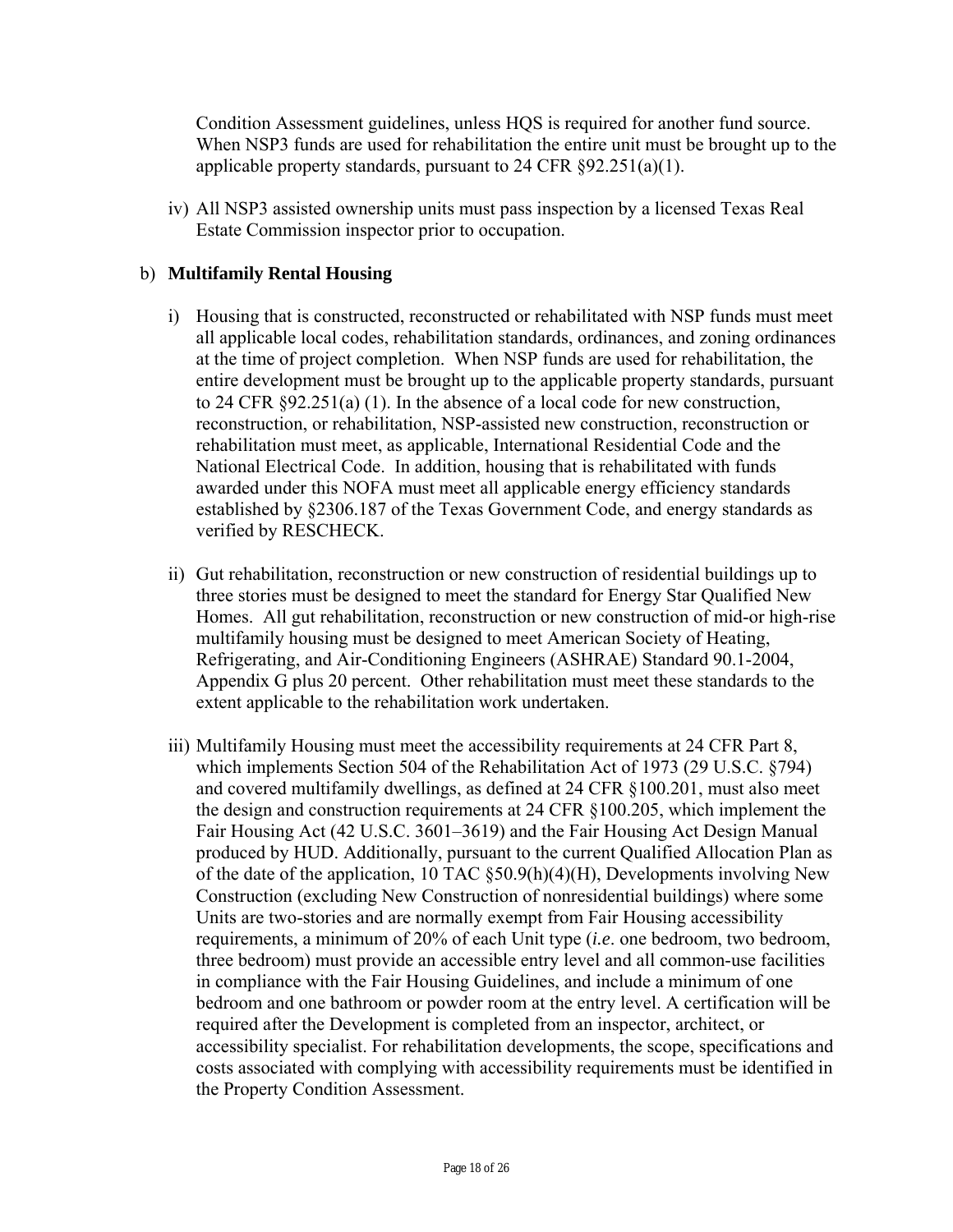- iv) A single-site development of over 16 units must have all the development amenities listed in 10 TAC §49.4(14) or as defined in the threshold requirements of the Qualified Allocation Plan, current as of the date of application. If a development is requesting a waiver of any threshold amenity the waiver request must be included in the application. Requests will be evaluated using the criteria outlined in 10 TAC§49.4(14).
- v) All NSP3 assisted properties must meet all applicable State and local housing quality standards and code requirements, which at a minimum must address Universal Physical Condition Standards (UPCS) or the housing quality standards (HQS) in 24 CFR §982.40, but only if HQS is required for another funding source. If there are no such standards or code requirements, the housing must meet Universal Physical Condition Standards, unless HQS is required for another fund source. When NSP3 funds are used for rehabilitation the entire unit must be brought up to the applicable property standards, pursuant to 24 CFR §92.251(a) (1).
- vi) The TDHCA Real Estate Analysis Rules current as of the date of the application, will apply, except that if the Rules and the Federal or Texas NSP guidelines conflict, the provisions described in the HUD notice or described herein will govern.
- vii)Any Development proposing New Construction or Reconstruction and located within the one-hundred (100) year floodplain as identified by the Federal Emergency Management Agency (FEMA) Flood Insurance Rate Maps must develop the site so that all finished ground floor elevations are at least one foot above the flood plain and parking and drive areas are no lower than six inches below the floodplain, subject to more stringent local requirements. If no FEMA Flood Insurance Rate Maps are available for the proposed Development, flood zone documentation must be provided from the local government with jurisdiction identifying the one-hundred (100) year floodplain. No buildings or roads that are part of a Development proposing Rehabilitation (excluding Reconstruction) with the exception of Developments with existing and ongoing federal funding assistance from HUD or TRDO-USDA, will be permitted in the one-hundred (100) year floodplain unless they already meet the requirements established in this subsection for New Construction, or if the Unit of General Local Government has undertaken mitigation efforts and can establish that the property is no longer within the one-hundred (100) year floodplain.
- viii) All applications with multifamily housing units intended to serve persons with disabilities must adhere to the Department's Integrated Housing Rule at 10 TAC §1.15.
- ix) Multifamily properties will be restricted under a Land Use Restriction Agreement ("LURA") or other such instrument as determined by the Department for these terms. Among other restrictions, the LURA may require the owner of the property to continue to accept subsidies which may be offered by the federal government, prohibit the owner from exercising an option to prepay a federally insured loan,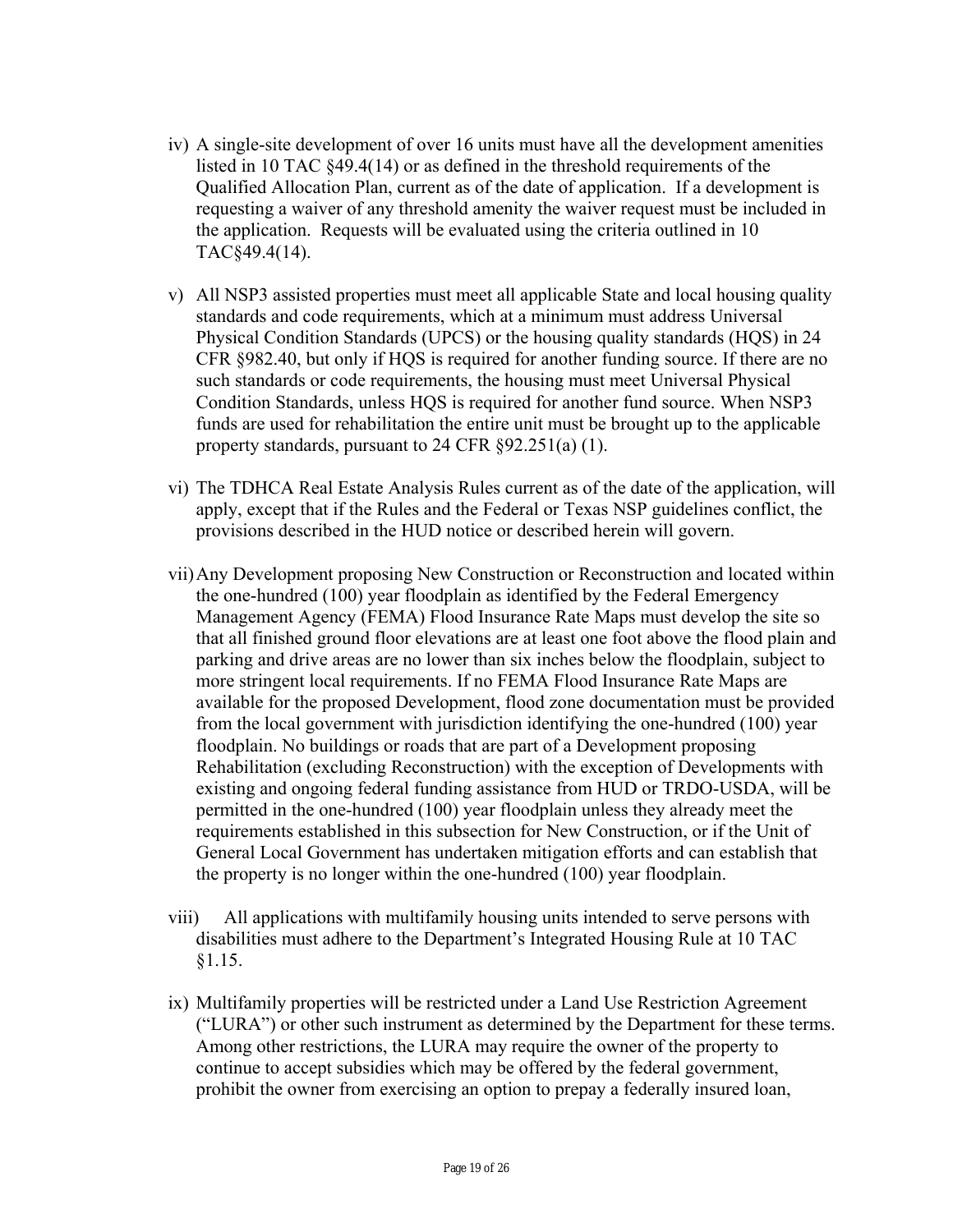impose tenant income-based occupancy and rental restrictions, or impose any of these and other restrictions as deemed necessary at the sole discretion of the Department in order to preserve the property as affordable housing on a case-by-case basis.

### c) **Additional Requirements (Single and Multifamily Housing)**

i) NSP assisted new construction or rehabilitation will comply with federal lead-based paint requirements including lead screening in housing built before 1978 in accordance with 24 CFR §92.355 and 24 CFR Part 35, subparts A, B, J, K, M, and R. Lead-based paint requirements, for Multifamily properties, must be discussed in the Property Condition Assessment.

- ii) As applicable, Davis-Bacon Labor Standards will apply, and for Multifamily Housing must be discussed in the Property Condition Assessment.
- iii) Section 3: Recipients will be required to provide job opportunities to low-income residents and businesses, to the greatest extent possible. Reporting of efforts and results according to Department policy will be required of all subgrantees. A Section 3 Plan is required for all NSP3 properties.
- iv) Affirmative Marketing. Recipients must adopt affirmative marketing policies and procedures in furtherance of Texas's commitment to non-discrimination and equal opportunity in housing. Affirmative marketing steps consist of actions to provide information and otherwise attract eligible persons in the housing market area to the available housing without regard to race, color, national origin, gender, religion, familial status or disability. Records should be maintained describing actions taken by the Administrator to affirmatively market units and assess the results of these actions. An Affirmative Marketing Plan is required for all NSP3 properties.
- v) Texas NSP3 will require adherence to the guidelines set forth in the Uniform Relocation Assistance and Real Property Acquisition Policies Act of 1970, as amended (49 CFR Part 24) and 104(d) requirements set out in 24 CFR Part 42.
- vi) All applicants must have Limited English Proficiency Policy that follows Executive Order 13166, as implemented by HUD.
- vii)The NSP3 allocation from HUD includes a requirement that subgrantees, "shall, to the maximum extent feasible, provide for the hiring of employees who reside in the vicinity, of projects funded this section or contract with small business that are owned and operated by persons residing in the vicinity of such projects." For the purposes of administrating this requirement, HUD has adopted the Section 3 applicability thresholds for community development assistance at 24 CFR §135.3 (a)(3)(ii). The NSP3 local hiring requirement does not replace the responsibilities of Section 3 of the Housing and Urban Development Act of 1968 (12 U.S.C §1701u), and implementing regulations at 24 CFR Part 135, except to the extent the obligations may be in direct conflict. Vicinity is defined as the census tract where the project is located. Small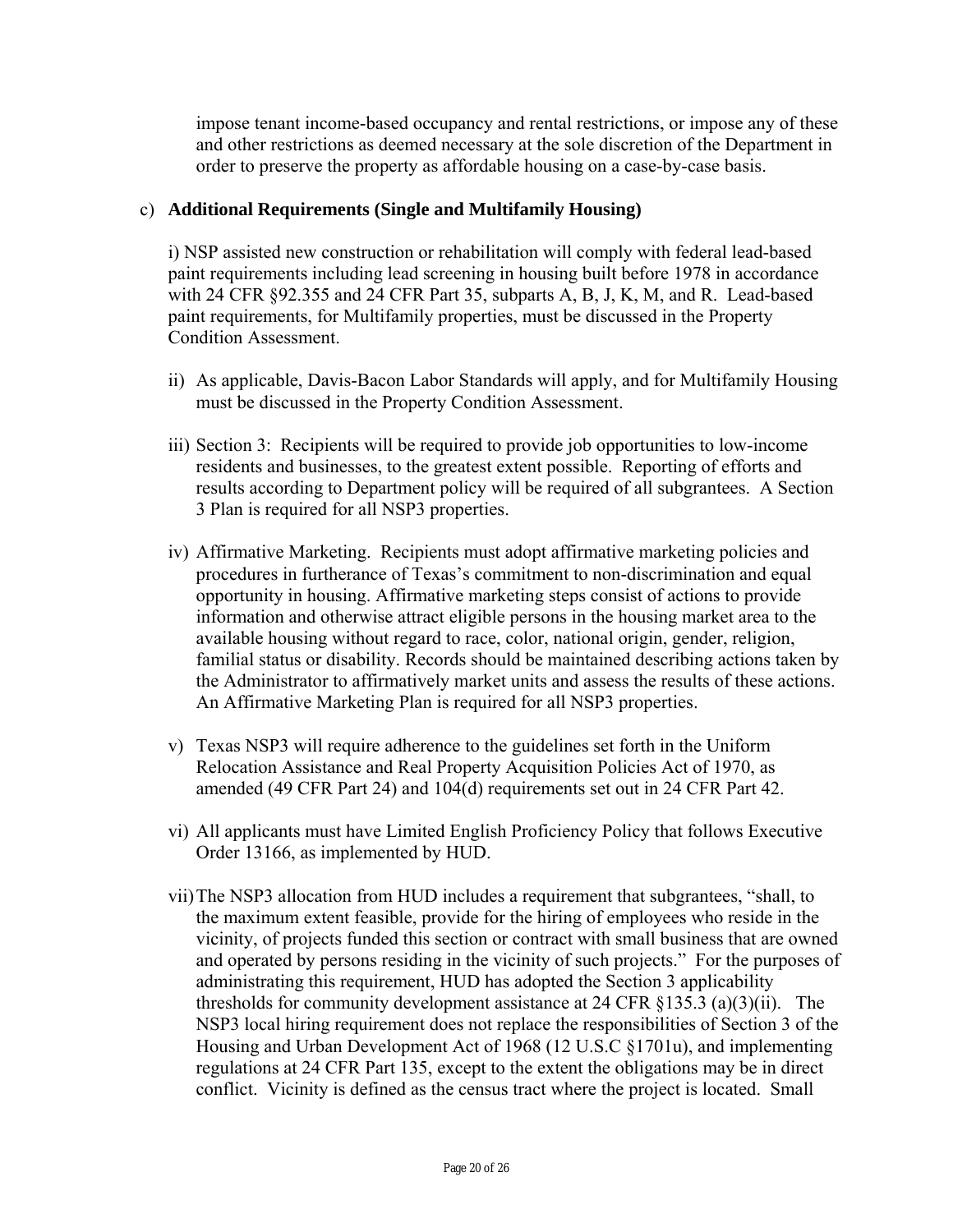business means a business that meets the criteria set forth in section 3(a) of the Small Business Act. See 42 U.S.C. §5302(a)(23). All applicants will be required to have a vicinity preference plan

viii) All applicants must ensure compliance with the certifications required by HUD, as outlined in *Federal Register* Notice (**Docket No. FR–5447–N–01).** 

### 11) **Selection Criteria and Priorities**

- a) The State of Texas has established the priorities and scoring described below that will be used in the application review process. While the criteria are important to demonstrate a successful proposal, the scoring structure is also designed to ensure that the State complies with the requirements of the HUD Notice designed to prioritize areas of greatest need, meets applicable CDBG regulations, meets Department priorities and efficiently and effectively expends the funds.
- b) All applications must contain the address of the target property.
- c) All initial round applications must meet a minimum threshold total score of 38 points to be considered for funding. Applications considered for award after April 15, 2011, must meet a minimum score of 33 points. Should applications meeting this minimum score threshold exceed available funding, such eligible applications will be retained regardless of date of submission until such a time that funding is available in sufficient amounts to fund the applications or a subsequent Texas NSP NOFA covering NSP3 funds is released.
	- i) Maximum Total Score  $= 55$  Points (initial application period) or 50 points:
		- 1. Greatest Need (20 Points); Minimum Score 16 points.
		- 2. Rental Property (10 Points) or (5 Points after Initial Application)
		- 3. Prior experience with Texas NSP and TDHCA (Up to 5 Points)
		- 4. Local at Risk Priorities (10 Points)
		- 5. Low-Income Households (Up to 5 Points)
		- 6. Low Poverty Area (1 Point)
		- 7. Transit Area (1 Point)
		- 8. Education Opportunities (1 Point)
		- 9. Special Needs/Hard to Serve Populations (Up to 2 points)
	- ii) **Greatest Need (20 Points):** NSP3 activities must be completed in eligible census tracts, as determined by HUD under the Neighborhood Stabilization 3 NOFA. Applicants are required to provide evidence that activities will meet a Neighborhood Stabilization purpose, in a census tract with a threshold foreclosure needs score of 16 or more. The HUD data and mapping tool may be found on the HUD website http://www.huduser.org/NSP/NSP3.html the data sets for eligible census tracts are available at http://www.huduser.org/portal/datasets/NSP.html Printouts confirming the eligibility of each proposed census tract must be attached to the Application. These areas may change as the data is updated, and the target score will be determined as that which was in place as of the date of application.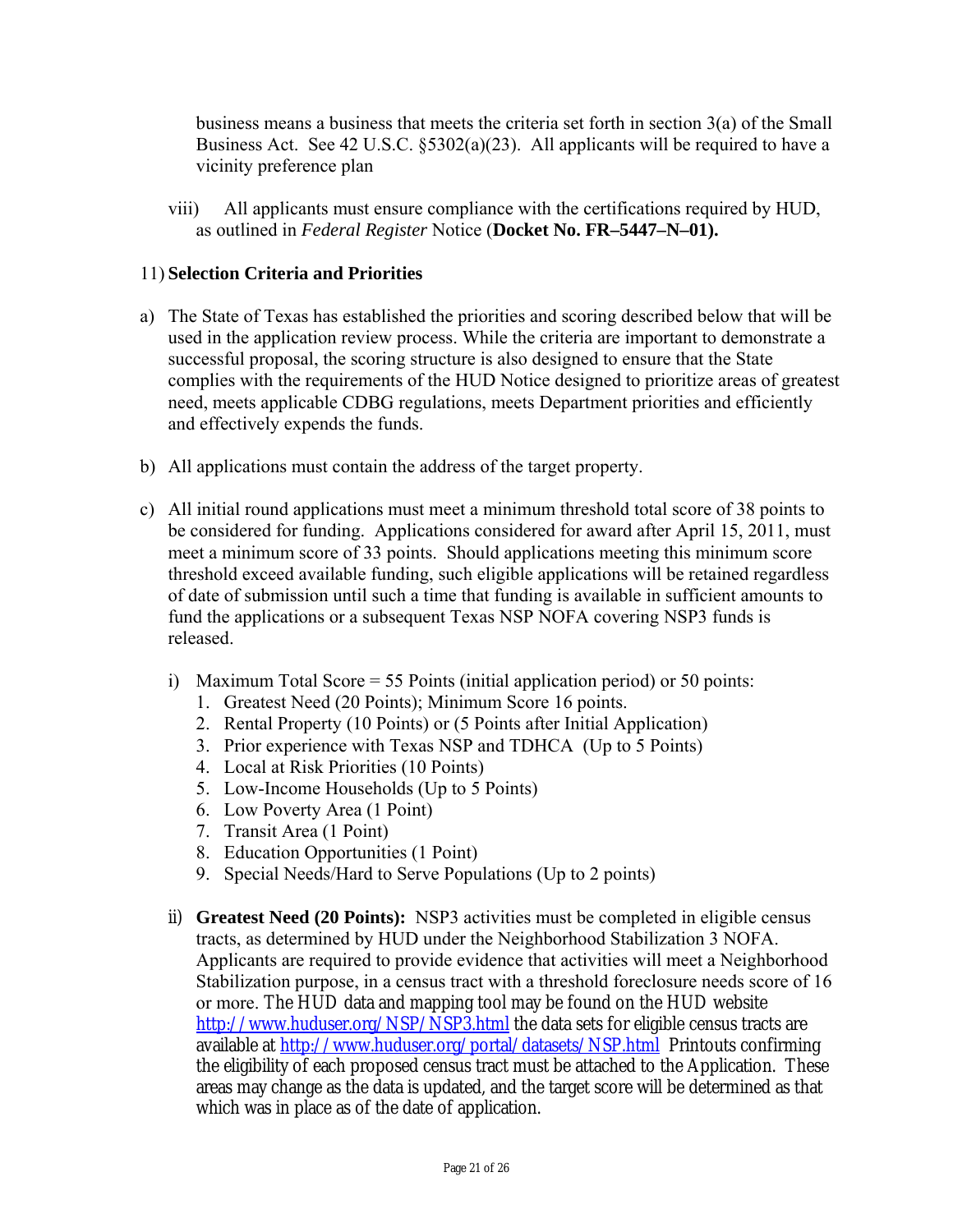- iii) **Rental Properties (10 Points till April 15th, 5 points thereafter):** The NSP3 allocation included statutory language requiring the establishment of procedures to create preferences for the development of affordable rental housing for properties assisted with NSP3 funds. Texas NSP3 is demonstrating this preference through a points system.
- iv) **Local At-Risk Priorities: (10 Points)** The identified cities listed in Table 1, as attached to this NOFA, are communities at risk of losing affordable units with existing or former funding through the Department. Eligible applications that are located and willing and able to commit to minimum unit, affordability term and amount of non-federal funds for each specified city, as identified in the chart in Addendum 1 will receive points under this scoring item. The Applicant must be willing to execute a Texas HOME LURA and be able to meet all of the conditions of the federal requirements of a HOME funded development in conjunction with the requirements of this NOFA. These areas may change as the data is updated, and the points will be determined as that which was in place as of the date of application.
- v) **Previous Participation with Texas NSP and TDHCA funds (5 Total Points)**: An Applicant will receive two points for having prior State of Texas NSP experience and three points for experience with other TDHCA funds. The experience must have been completed with the same type of construction as the Application is proposing (single family, multifamily, new construction, rehabilitation, etc.) and have acquired their experience in connection with a development with at least 80% as many units as the Units in the development for which Application is being made. The experience will be documented as outlined in the most current QAP plan, as applicable.
- vi) **Assistance to Low-Income Households at or Below 50% AMFI (5 Total Points):**  In order to emphasize affordability for households at or below 50% of AMFI, the State will give up points to proposals that will serve households in this income category. Each household served in this income category will receive a point, up to five points.
- vii)**Low Poverty Area (1 point):** The development is in a census tract that has no greater than 10% poverty threshold population according to the most recent census data as of the date of the application.
- viii) **Transit District (1 point):** The development or unit is in a mixed-use residential and commercial area, located within a radius of one-quarter mile from an existing or proposed transit stop, designed to encourage pedestrian activities and maximize access to public transportation.
- ix) **Educational Opportunities (1 point):** The development or unit will serve families with children (at least 70% of the Unit or units must have an eligible bedroom mix of two bedrooms or more) and is proposed to be located in an elementary school attendance zone that has an academic rating of "Exemplary" or "Recognized," or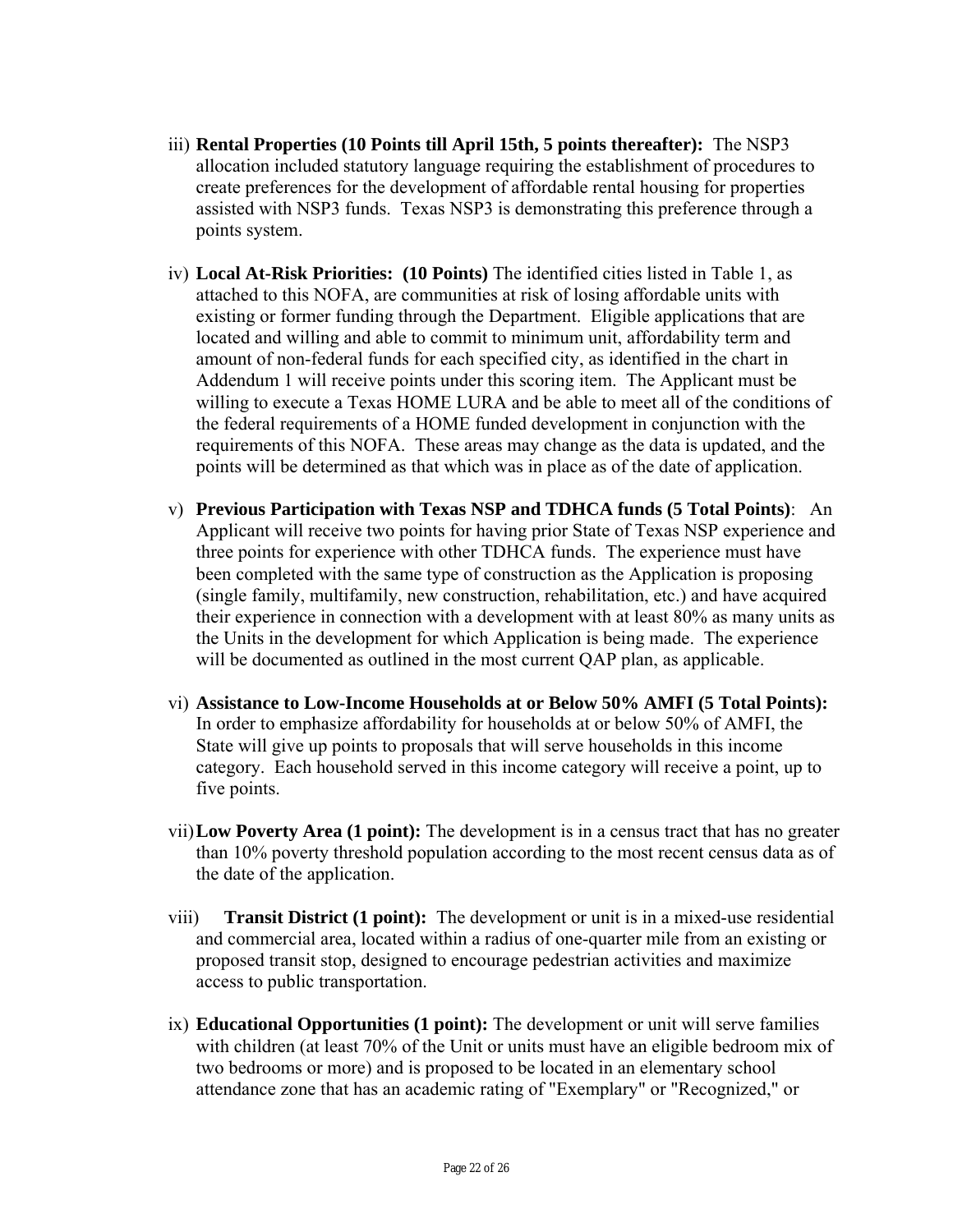comparable rating if the rating system changes. An elementary attendance zone does not include magnet school or elementary schools with district-wide possibility of enrollment or no defined attendance zones. The date for consideration of the attendance zone is that in existence as of the received date of the application and the academic rating is the most current rating determined by the Texas Education Agency as of that same date.

- x) **Special Needs or Hard to Serve Populations (1 point per category up to 2 points):**  At least 51% of the NSP assisted unit or units are designed to serve, Elderly, Persons with Disabilities, Transitioning out of Homelessness, Victims of Domestic Violence, Veterans, Transitioning out of Foster Care, Prisoner Reentry, or Migrant Farmworkers.
- xi) **Tiebreaker:** In the event that two or more Applications receive the same priority based upon the scoring and are both practicable and economically feasible, the Department will utilize the factors in this section, in the order they are presented, to determine which Development will receive a preference in consideration for an awarded of funds.
	- (1) Applications involving any Rehabilitation or Reconstruction of existing Units will win this first tier tie breaker over Applications involving solely New Construction or Adaptive Reuse.

(2) The Application with the least amount of Texas NSP funds per Texas NSP restricted unit will win this second tier tie breaker.

xii)**Department Priorities**: The Federal NSP3 NOFA contains a requirement that at least 25% of the awarded funds be spent on housing for households at or below AMFI. The Department will fund the highest scoring, complete application that meets this requirement even if other applications scored higher. This determination will be made in the sole discretion of the Department.

#### **12) Review Process**

- a) Each applicant will be required to submit an application. The application can be found on the Department's website.
- b) Each application will be assigned a "received date" based on the date and time it is physically received by the Department. Then each application will be reviewed on its own merits, as applicable. Applications received on or before 5:00 pm, Austin local time, on Friday, April 15, 2011, will be prioritized for funding based on department priorities, competitive scoring and the amount of funding available, currently at least \$7,284,978. Applications will be reviewed for applicant and activity eligibility, and threshold criteria as described in this NOFA.
- c) Eligible applications which meet minimum scoring criteria for funding consideration, but for which the amount of funding currently available is insufficient, will be retained by the Department until such a time that funding is available in sufficient amounts to fund the applications or a subsequent Texas NSP3 NOFA is released.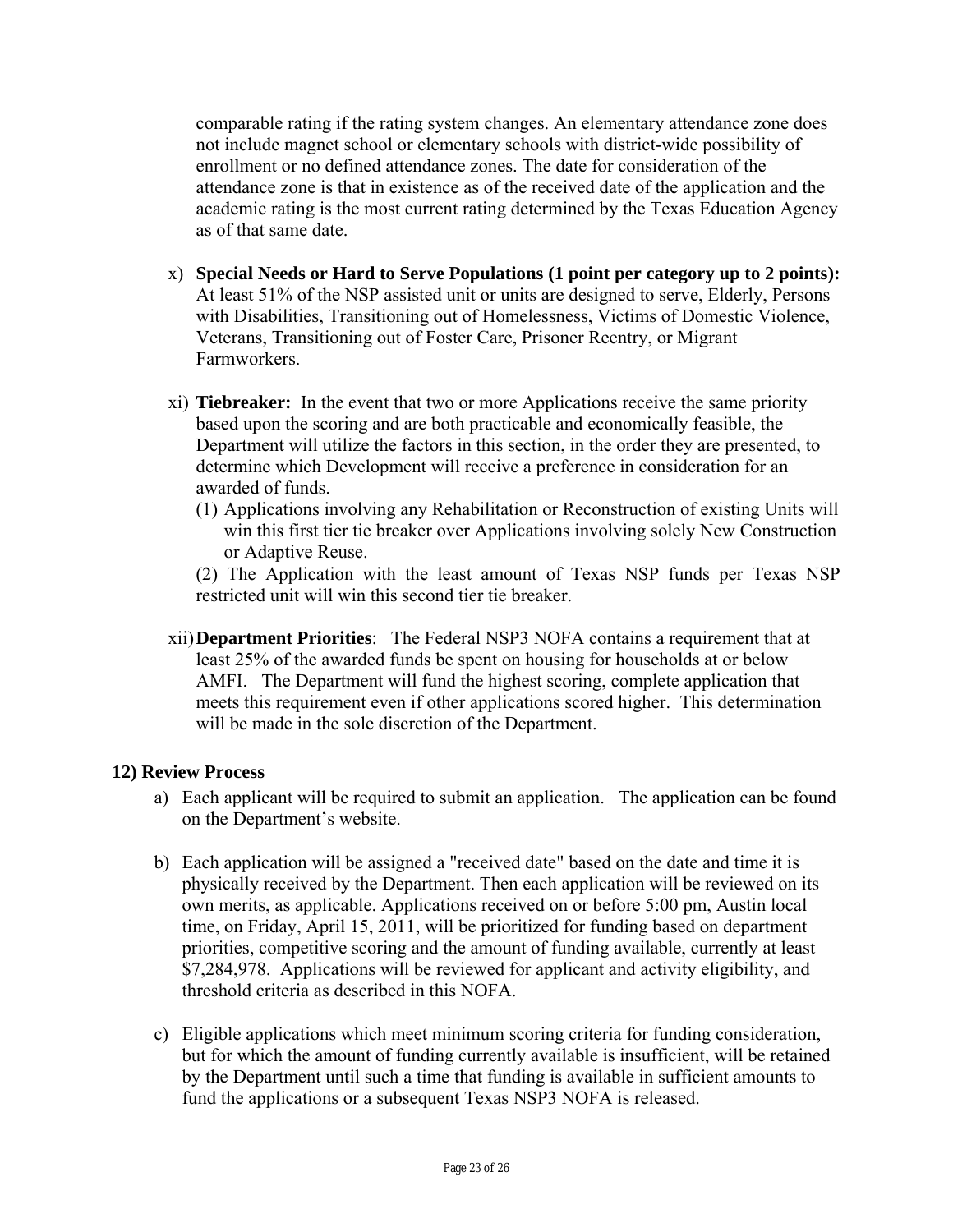- d) Applications for NSP3 received after April 15, 2011 will be retained until such a time that funding is available in sufficient amounts to fund the applications or a subsequent Texas NSP3 NOFA is released, but will be scored after initial funding is determined.
- e) The Department will ensure review of materials required under the NOFA, Program Guide, and application and will issue a notice of any Administrative Deficiencies within ten (10) business days of the received date, if the application meets minimum threshold score criteria. Administrative deficiencies are omissions, inaccuracies or incomplete information on the application that can be readily corrected. Applications with Administrative Deficiencies not cured within a subsequent ten (10) business days will be terminated.
- f) If a submitted Application fails to meet threshold score criteria, has an entire section of the application missing; has excessive omissions of documentation from the Selection Criteria or required documentation; or is so unclear, disjointed or incomplete that a thorough review cannot reasonably be performed by the Department, as determined by the Department, will be terminated without being processed as an Administrative Deficiency. To the extent that a review was able to be performed, specific reasons for the Department's determination of ineligibility will be included in the termination letter to the Applicant.
- g) The Department may decline to consider any Application if the proposed activities do not, in the Department's sole determination, represent a prudent use of the Department's funds. The Department is not obligated to proceed with any action pertaining to any Applications that are received, and may decide it is in the Department's best interest to refrain from pursuing any selection process. The Department reserves the right to negotiate individual elements of any Application.
- h) All Applicants will be processed through the Department's Application Evaluation System, and will include a previous award and past performance evaluation. Poor past performance may disqualify an Applicant for a funding recommendation or the recommendation may include conditions.
- i) Funding recommendations of eligible Applicants will be presented to the Department's Governing Board of Directors based on eligibility and limited by the total amount of funds available under this NOFA and the minimum award amount.
- j) In accordance with  $\S 2306.082$ , Texas Government Code and 10 TAC  $\S 1.17$ , it is the Department's policy to encourage the use of appropriate alternative dispute resolution procedures ("ADR") under the Governmental Dispute Resolution Act, Chapter 2009, Texas Government Code, to assist in resolving disputes under the Department's jurisdiction. As described in Chapter 154, Civil Practices and Remedies Code, ADR procedures include mediation. Except as prohibited by the Department's ex parte communications policy, the Department encourages informal communications between Department staff and Applicants, and other interested persons, to exchange information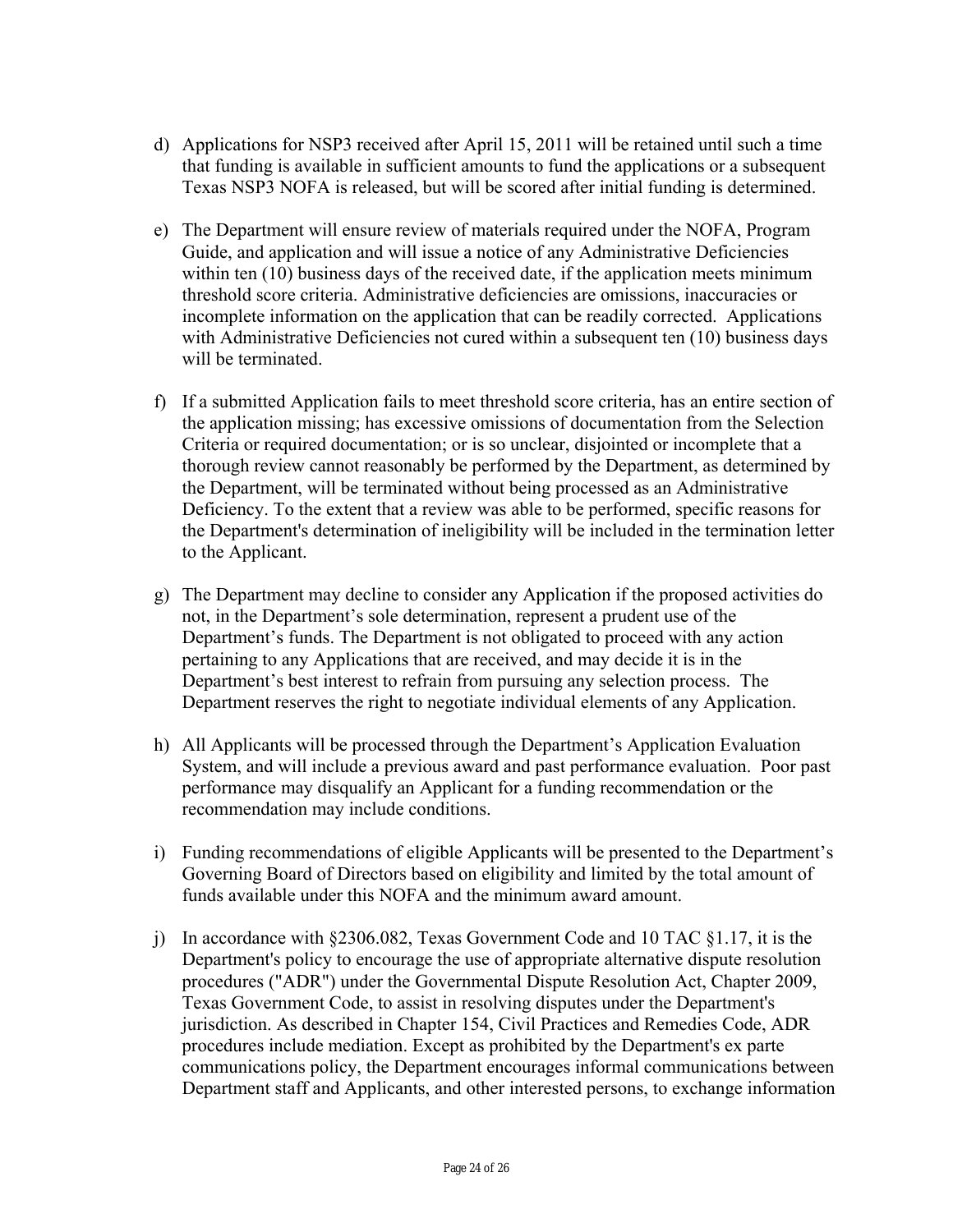and informally resolve disputes. The Department also has administrative appeals processes to fairly and expeditiously resolve disputes. If at anytime an Applicant or other person would like to engage the Department in an ADR procedure, the person may send a proposal to the Department's Dispute Resolution Coordinator. For additional information on the Department's ADR Policy, see the Department's General Administrative Rule on ADR at 10 TAC §1.17.

- k) An Applicant may appeal decisions made by staff in accordance with 10 TAC §1.7.
- l) Each applicant will be required to demonstrate how their proposal addresses their local needs and how, if applicable, it coordinates with their community's consolidated plan
- m) If the Department's loan(s) amount to more than 50% of the total development cost, except for developments also financed through the USDA-515 program, the Application MUST include:
	- a. A letter from a third party CPA verifying the capacity of the owner or developer to provide at least 10% of the total development cost as a short term loan for development; and
	- b. A letter from the developer's or owner's bank(s) confirming funds amounting to 10% of the total development cost are available; or
	- c. Evidence of a line of credit or equivalent tool equal to at least 10% of the total development cost from a financial institution that is available for use during the proposed development activities.

### **13) Application Submission**

- a) All applications submitted under the initial round of this NOFA must be received on or before **5:00 p.m. Austin local time on April 15, 2011,** regardless of method of delivery for consideration in the initial competitive application award process. After that date, applications will be held until such a time that funding is available in sufficient amounts to fund the applications or until there is a subsequent NOFA.
- b) The Department will accept applications from 8 a.m. to 5 p.m. each business day, excluding federal and state holidays from the date this NOFA is published on the Department's web site until the deadline. Questions regarding this NOFA should be addressed to:

Texas Department of Housing & Community Affairs 221 E.  $11^{th}$  Street Austin, Texas 78701 Telephone: (512) 463-2179 E-mail: megan.sylvester@tdhca.state.tx.us

c) All applications must be submitted, and provide all documentation, as described in this NOFA and associated application materials.